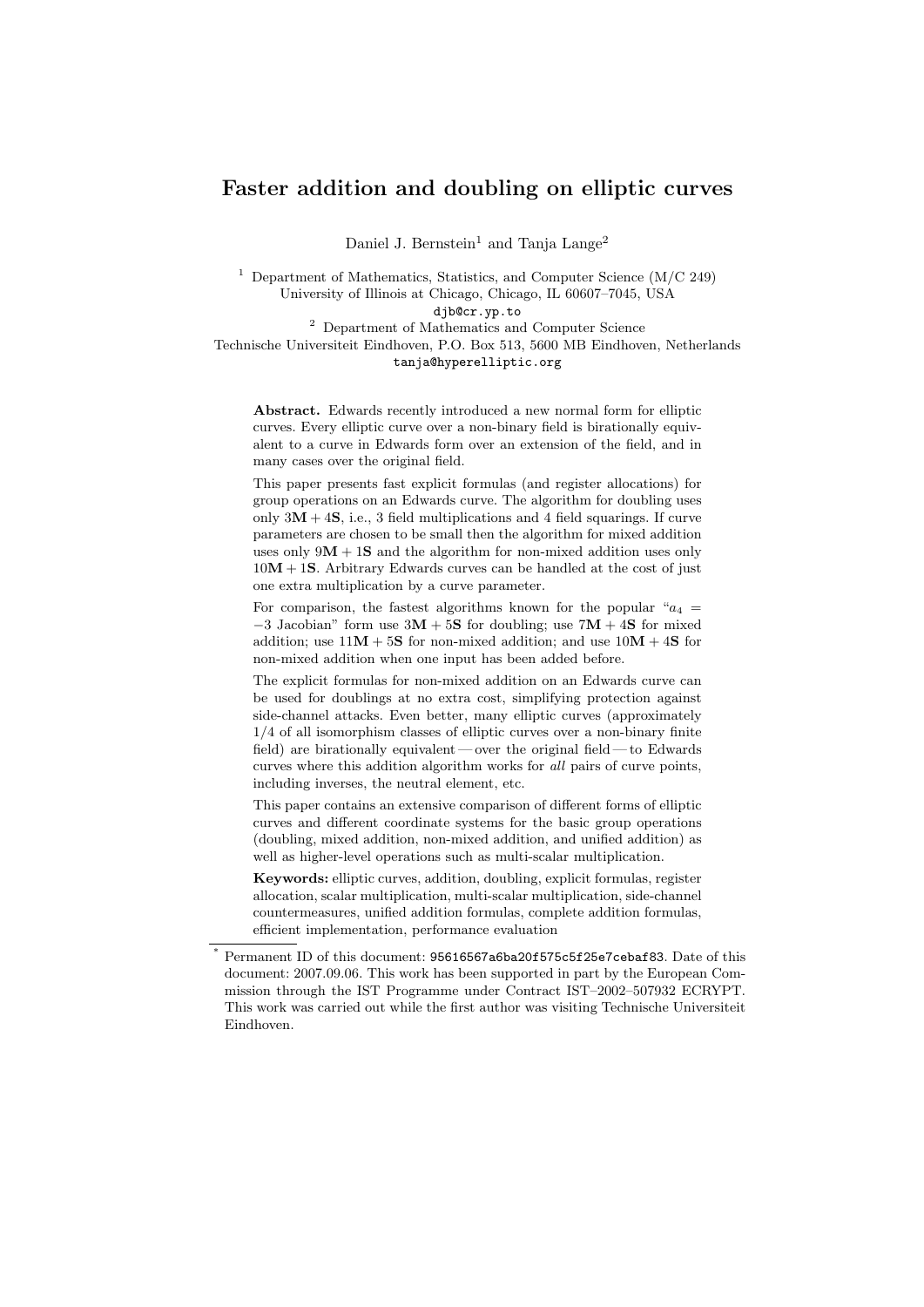## 1 Introduction

The core operations in elliptic-curve cryptography are single-scalar multiplication  $(m, P \mapsto mP)$ , double-scalar multiplication  $(m, n, P, Q \mapsto mP + nQ)$ , etc. Miller, in his Crypto '85 paper introducing elliptic-curve cryptography, proposed carrying out these operations on points represented in Jacobian form: "Each point is represented by the triple  $(x, y, z)$  which corresponds to the point  $(x/z^2, y/z^3)$ " on a curve  $y^2 = x^3 + a_4x + a_6$ . See [37, page 424]. One can add two points using 16 field multiplications, specifically  $11M + 5S$ , with the fastest algorithms known today; here we keep separate tallies of squarings S and general multiplications M. A mixed addition—this means that one input has  $z = 1$  takes only  $7M+4S$ . A doubling takes  $1M+8S+1D$ , where D denotes the cost of multiplying by  $a_4$ ; a doubling takes  $3M + 5S$  in the special case  $a_4 = -3$ .

Several subsequent papers analyzed the performance of other forms of elliptic curves proposed in the mathematical literature. See, e.g., [18] for the speed of several dialects of the Weierstrass form, [34] for the speed of Jacobi intersections, [28] for the speed of Hessians, and [9] for the speed of Jacobi quartics; see also [38] and [23], which introduced the Montgomery and Doche/Icart/Kohel forms and analyzed their speed. These alternate forms attracted some interest— in particular, many of them simplify protection against side-channel attacks, and the speed records in [7] for single-scalar multiplication were set with the Montgomery form — but the Jacobian form remained the overall speed leader for multi-scalar multiplication.

A new form for elliptic curves was added to the mathematical literature a few months ago: Edwards showed in [25] that all elliptic curves over number fields could be transformed to the shape  $x^2 + y^2 = c^2(1 + x^2y^2)$ , with  $(0, c)$  as neutral element and with the surprisingly simple and symmetric addition law

$$
(x_1, y_1), (x_2, y_2) \mapsto \left(\frac{x_1y_2 + y_1x_2}{c(1 + x_1x_2y_1y_2)}, \frac{y_1y_2 - x_1x_2}{c(1 - x_1x_2y_1y_2)}\right).
$$

Similarly, all elliptic curves over non-binary finite fields can be transformed to Edwards form. Some elliptic curves require a field extension for the transformation, but some elliptic curves have transformations defined over the original number field or finite field.

To capture a larger class of elliptic curves over the original field, we expand the notion of Edwards form to include all curves  $x^2 + y^2 = c^2(1 + dx^2y^2)$  where  $cd(1 - dc^4) \neq 0$ . More than 1/4 of all isomorphism classes of elliptic curves over a finite field— for example, the curve "Curve25519" previously used to set speed records for single-scalar multiplication — can be transformed to Edwards curves over the same field. See §2 and §3 of this paper for further background on Edwards curves.

Our main goal in this paper is to analyze the impact of Edwards curves upon cryptographic applications. Our main conclusions are that the Edwards form (1) breaks solidly through the Jacobian speed barrier, (2) is competitive with the Montgomery form for single-scalar multiplication, and (3) is the new speed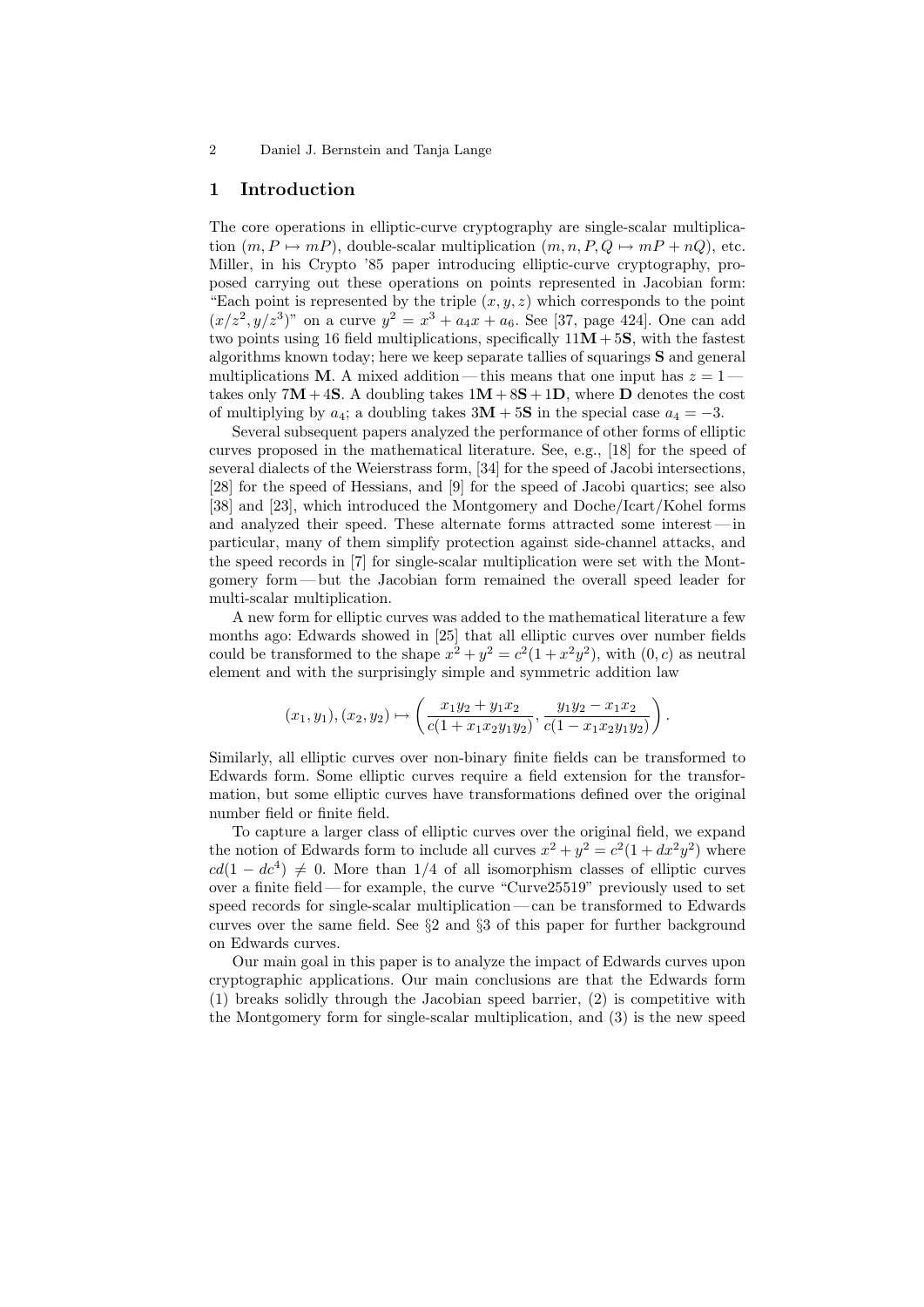leader for multi-scalar multiplication. Specifically, we present explicit formulas (i.e., sequences of additions, subtractions, and multiplications) that

- compute an addition  $(X_1 : Y_1 : Z_1), (X_2 : Y_2 : Z_2) \mapsto (X_1 : Y_1 : Z_1) + (X_2 : Y_2 : Z_2)$  $Y_2$ :  $Z_2$ ) using  $10M + 1S + 1D$ — here **D** is the cost of multiplying by a selectable curve parameter;
- compute a mixed addition  $(X_1 : Y_1 : Z_1), (X_2 : Y_2 : 1) \mapsto (X_1 : Y_1 : Y_2)$  $Z_1$  + ( $X_2$  :  $Y_2$  : 1) using 9M + 1S + 1D; and
- compute a doubling  $(X_1 : Y_1 : Z_1) \mapsto 2(X_1 : Y_1 : Z_1)$  using  $3M + 4S$ .

See §4 for details of these computations; §5 for a comparison of these speeds to the speeds of explicit formulas for Jacobian, Hessian, etc.; §6 and §7 for an analysis of the resulting speeds of single-scalar multiplication and general multiscalar multiplication; and §8 for a discussion of side-channel attacks.

An Edwards curve with a unique point of order 2 has the extra feature that the addition formulas are *complete*. This means that the formulas work for all pairs of input points on the curve, with no exceptions for doubling, no exceptions for the neutral element, no exceptions for negatives, etc. Some previous addition formulas have been advertised as unified formulas that can handle generic doublings, simplifying protection against side-channel attacks; our addition formulas are faster than previous unified formulas and have the stronger property of completeness. See §3, §5, and §8 for further discussion.

Acknowledgments. We thank Harold M. Edwards for his comments and encouragement, and of course for finding the Edwards addition law in the first place. We thank Marc Joye for suggesting using the curve equation to accelerate the computation of the x-coordinate of  $2P$ ; see §4.

## 2 Transformation to Edwards form

Fix a field  $k$  of characteristic different from 2. Let  $E$  be an elliptic curve over  $k$ having a point of order 4. This section shows that some quadratic twist of  $E$  is birationally equivalent over  $k$  to an Edwards curve: specifically, a curve of the form  $x^2 + y^2 = 1 + dx^2y^2$  with  $d \notin \{0, 1\}$ . (Perhaps this twist is E itself; perhaps not.) §3 shows that the Edwards addition law on the Edwards curve corresponds to the standard elliptic-curve addition law.

If  $E$  has a unique point of order 2 then some quadratic twist of  $E$  is birationally equivalent over  $k$  to an Edwards curve having non-square  $d$ . If  $k$  is finite and  $E$  has a unique point of order 2 then the twist can be removed:  $E$ is birationally equivalent over  $k$  to an Edwards curve having non-square  $d. \S3$ shows that the Edwards addition law is complete in this case.

All of these equivalences can be computed efficiently. The proof of Theorem 2.1 explicitly constructs d given a Weierstrass-form elliptic curve, and explicitly maps points between the Weierstrass curve and the Edwards curve.

As an example, consider the elliptic curve published in [7] for fast scalar multiplication in Montgomery form, namely the elliptic curve  $v^2 = u^3 + 486662u^2 + u$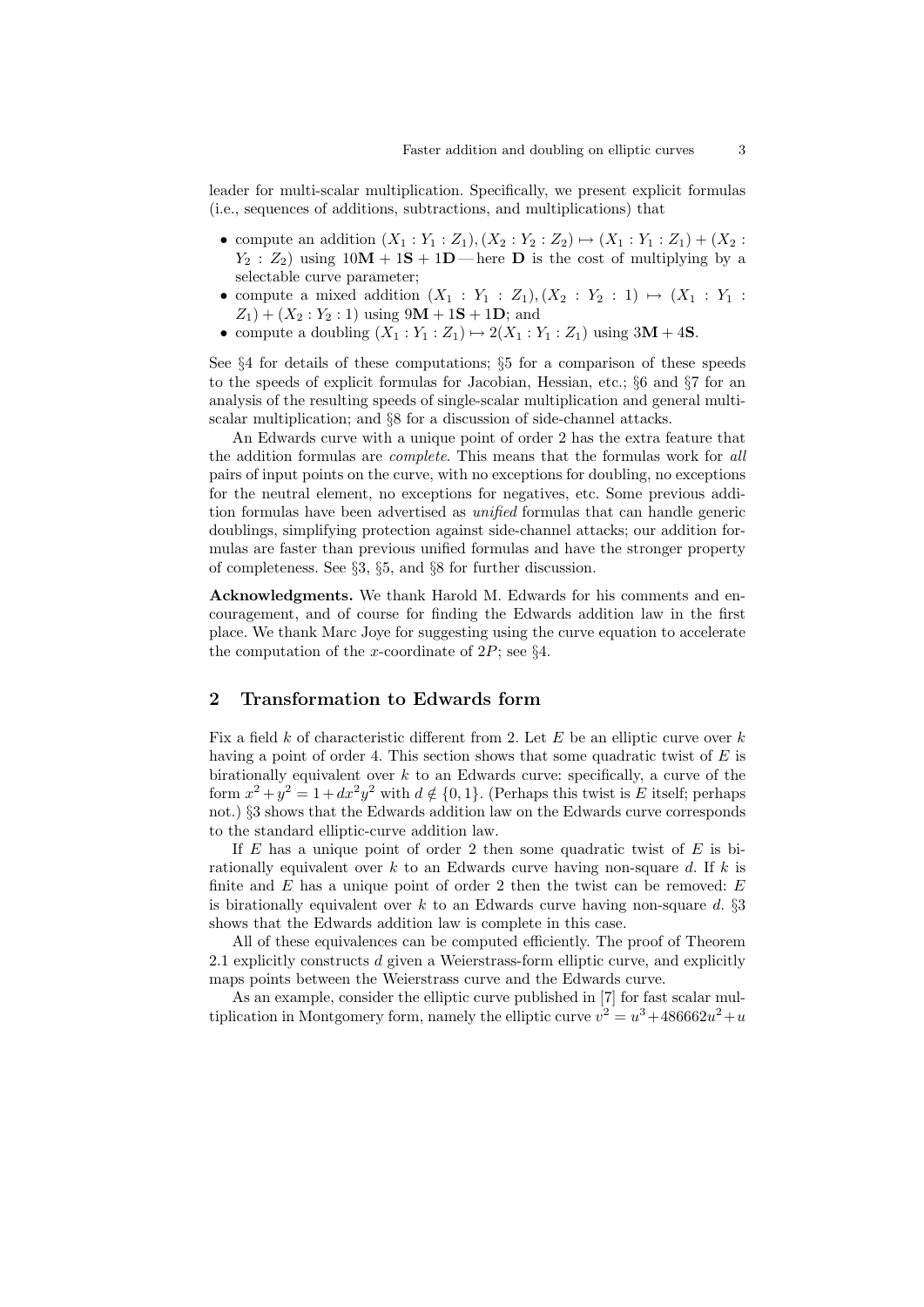modulo  $p = 2^{255} - 19$ . This curve "Curve  $25519$ " is birationally equivalent over  $\mathbf{Z}/p$  to the Edwards curve  $x^2 + y^2 = 1 + (121665/121666)x^2y^2$ . The transformation is easy: simply define  $x = \sqrt{486664u/v}$  and  $y = (u-1)/(u+1)$ ; note that  $486664$  is a square modulo p. The inverse transformation is just as easy: simply define  $u = (1 + y)/(1 - y)$  and  $v = \sqrt{486664u/x}$ .

Every Edwards curve has a point of order 4; see §3. So it is natural to consider elliptic curves having points of order 4. What about elliptic curves that do not have points of order 4— for example, the NIST curves over prime fields? Construct an extension field  $k'$  of k such that  $E(k')$ , the group of points of E defined over  $k'$ , has an element of order 4. Then replace k by  $k'$  in Theorem 2.1 to see that some twist of  $E$  is birationally equivalent over  $k'$  to an Edwards curve defined over  $k'$ .

**Theorem 2.1.** Let k be a field in which  $2 \neq 0$ . Let E be an elliptic curve over k such that the group  $E(k)$  has an element of order 4. Then

- (1) there exists  $d \in k \{0, 1\}$  such that the curve  $x^2 + y^2 = 1 + dx^2y^2$  is birationally equivalent over  $k$  to a quadratic twist of  $E$ ;
- (2) if  $E(k)$  has a unique element of order 2 then there is a nonsquare  $d \in k$ such that the curve  $x^2 + y^2 = 1 + dx^2y^2$  is birationally equivalent over k to a quadratic twist of E; and
- (3) if k is finite and  $E(k)$  has a unique element of order 2 then there is a nonsquare  $d \in k$  such that the curve  $x^2 + y^2 = 1 + dx^2y^2$  is birationally equivalent over k to E.

*Proof.* Write E in long Weierstrass form  $s^2 + a_1rs + a_3s = r^3 + a_2r^2 + a_4r + a_6$ . Assume without loss of generality that  $a_1 = 0$  and  $a_3 = 0$ ; to handle the general case, define  $\bar{s} = s + (a_1r + a_3)/2$ .

Write  $P$  for the hypothesized point of order 4 on  $E$ . Assume without loss of generality that  $2P = (0,0)$  and thus  $a_6 = 0$ ; to handle the general case, define  $\bar{r} = r - r_2$  where  $2P = (r_2, s_2)$ .

The elliptic curve E now has the form  $s^2 = r^3 + a_2r^2 + a_4r$ . Write P as  $(r_1, s_1)$ . The next step is to express  $a_2$  and  $a_4$  in terms of  $r_1$  and  $s_1$ .

Note that  $s_1 \neq 0$ , as otherwise P has order 2. Consequently  $r_1 \neq 0$ . The equation  $2P = (0,0)$  means that the tangent line to E at P passes through (0,0), i.e., that  $s_1 - 0 = (r_1 - 0)\lambda$  where  $\lambda$  is the tangent slope  $(3r_1^2 + 2a_2r_1 +$  $a_4$ / $2s_1$ . Thus  $3r_1^3 + 2a_2r_1^2 + a_4r_1 = 2s_1^2$ . Also  $2s_1^2 = 2r_1^3 + 2a_2r_1^2 + 2a_4r_1$  since P is on the curve. Subtract to see that  $r_1^3 = a_4r_1$ , i.e.,  $r_1^2 = a_4$ . Furthermore  $a_2 = (s_1^2 - r_1^3 - a_4r_1)/r_1^2 = s_1^2/r_1^2 - 2r_1$ . Putting  $d = 1 - 4r_1^3/s_1^2$  we obtain  $a_2 = 2((1+d)/(1-d))r_1.$ 

Note that  $d \neq 1$  since  $r_1 \neq 0$ . Note also that  $d \neq 0$ : otherwise the right hand side of E's equation would be  $r^3 + a_2r^2 + a_4r = r^3 + 2r_1r^2 + r_1^2r = r(r + r_1)^2$ , contradicting the hypothesis that E is elliptic. Note also that if d is a square then there is another point of order 2 in  $E(k)$ , namely  $(r_1(\sqrt{d}+1)/(\sqrt{d}-1),0)$ .

Consider two quadratic twists of E, namely the elliptic curves  $E'$  and  $E''$ defined by  $(r_1/(1-d))s^2 = r^3 + a_2r^2 + a_4r$  and  $(dr_1/(1-d))s^2 = r^3 + a_2r^2 + a_4r$ .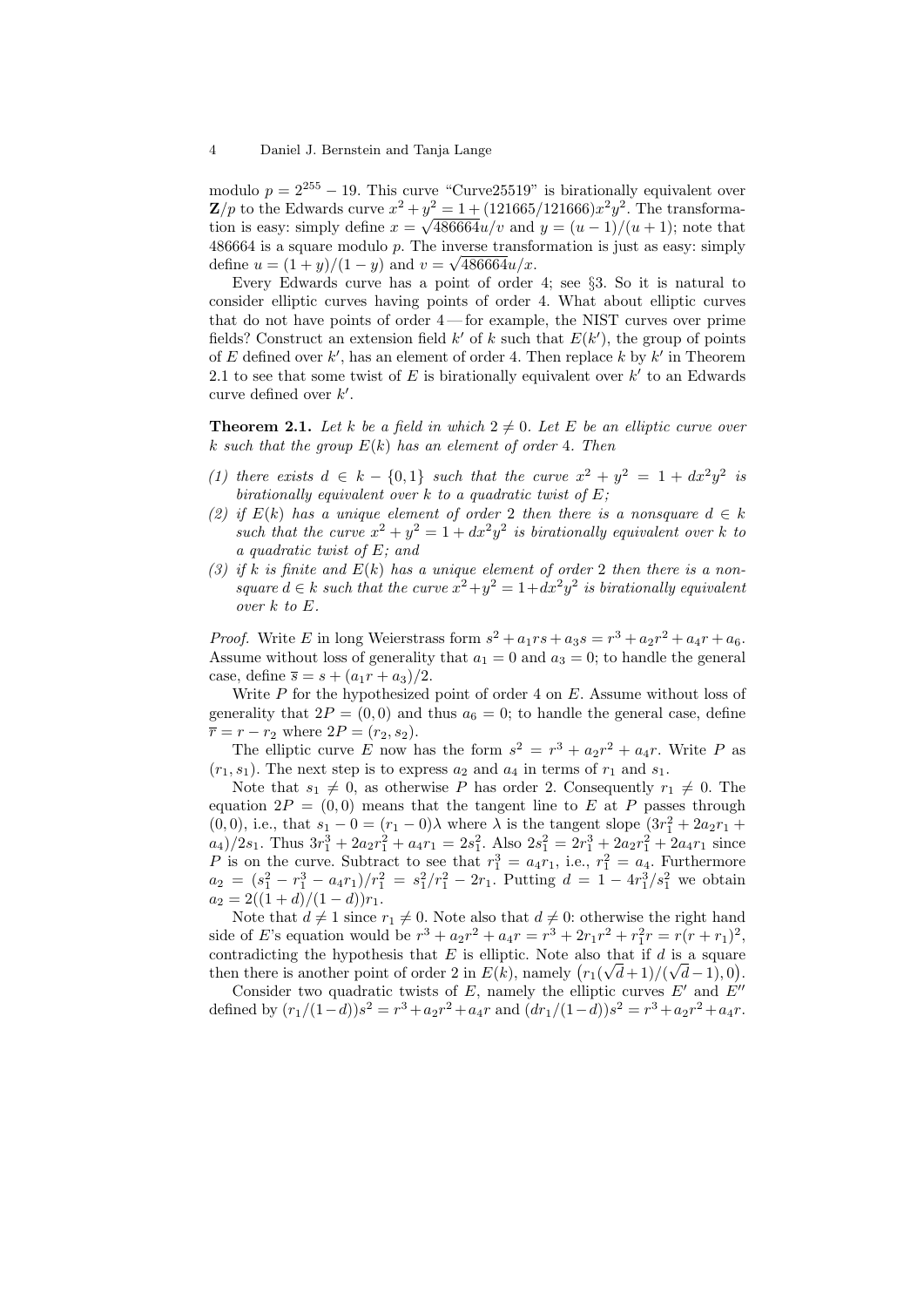If k is finite and d is nonsquare then either  $r_1/(1-d)$  or  $dr_1/(1-d)$  is a square in k so E is isomorphic to either E' or  $E''$ .

Substitute  $u = r/r_1$  and  $v = s/r_1$  to see that E' is isomorphic to the elliptic curve  $(1/(1-d))v^2 = u^3 + 2((1+d)/(1-d))u^2 + u$  and that E'' is isomorphic to  $\left(\frac{d}{1-d}\right)v^2 = u^3 + 2\left(\frac{1+d}{1-d}\right)u^2 + u.$ 

We now show that the curve  $x^2 + y^2 = 1 + dx^2y^2$  is birationally equivalent to  $(1/(1-d))v^2 = u^3 + 2((1+d)/(1-d))u^2 + u$ , and therefore to E'. The rational map  $(u, v) \mapsto (x, y)$  is defined by  $x = 2u/v$  and  $y = (u-1)/(u+1)$ ; there are only finitely many exceptional points with  $v(u + 1) = 0$ . The inverse rational map  $(x, y) \mapsto (u, v)$  is defined by  $u = (1 + y)/(1 - y)$  and  $v = 2(1 + y)/(1 - y)x$ ; there are only finitely many exceptional points with  $(1 - y)x = 0$ . A straightforward calculation, included in  $[8]$ , shows that the inverse rational map produces  $(u, v)$ satisfying  $(1/(1-d))v^2 = u^3 + 2((1+d)/(1-d))u^2 + u$ .

Substitute  $1/d$  for d and  $-u$  for u to see that  $x^2 + y^2 = 1 + (1/d)x^2y^2$  is birationally equivalent to the curve  $(1/(1 - 1/d))v^2 = (-u)^3 + 2((1 + 1/d)/(1 1/(d))(-u)^2 + (-u)$ , i.e., to  $(d/(1-d))v^2 = u^3 + 2((1+d)/(1-d))u^2 + u$ , and therefore to  $E''$ .

To summarize: (1) The curve  $x^2 + y^2 = 1 + dx^2y^2$  is equivalent to a quadratic twist  $E'$  of E. (2) If E has a unique point of order 2 then d is a nonsquare and  $x^2 + y^2 = 1 + dx^2y^2$  is equivalent to a quadratic twist E' of E. (3) If k is finite and  $E$  has a unique point of order 2 then  $d$  is a nonsquare so  $E$  is isomorphic to E' or to E''; thus E is birationally equivalent to  $x^2 + y^2 = 1 + dx^2y^2$  or to  $x^2 + y^2 = 1 + (1/d)x^2y^2$ . The contract of the contract of the contract  $\Box$ 

Notes on isomorphisms. If  $d = \overline{d}\overline{c}^4$  then the curve  $x^2 + y^2 = 1 + dx^2y^2$  is isomorphic to the curve  $\overline{x}^2 + \overline{y}^2 = \overline{c}^2(1 + \overline{d}\overline{x}^2\overline{y}^2)$ : simply define  $\overline{x} = \overline{c}x$  and  $\overline{y} = \overline{c}y$ . In particular, if k is a finite field, then at least  $1/4$  of the nonzero elements of k are 4th powers, so  $d/\overline{d}$  is a 4th power for at least 1/4 of the choices of  $\overline{d} \in k - \{0\}$ ; the smallest qualifying  $\bar{d}$  is typically extremely small. But for computational purposes we do not recommend minimizing  $\bar{d}$  as a general strategy: a small  $\bar{c}$  is more valuable than a small  $\overline{d}$ . See §4.

## 3 The Edwards addition law

This section presents the Edwards addition law for an Edwards curve  $x^2 + y^2 =$  $c^2(1+dx^2y^2)$ . We show (1) that the Edwards addition law produces points on the curve, (2) that the Edwards addition law corresponds to the standard addition law on a birationally equivalent elliptic curve, and (3) that the Edwards addition law is complete when d is not a square. Proofs appear at the end of the section.

Fix a field k of characteristic different from 2. Fix  $c, d \in k$  such that  $c \neq 0$ ,  $d \neq 0$ , and  $dc<sup>4</sup> \neq 1$ . Consider the *Edwards addition law* 

$$
(x_1, y_1), (x_2, y_2) \mapsto \left(\frac{x_1y_2 + y_1x_2}{c(1 + dx_1x_2y_1y_2)}, \frac{y_1y_2 - x_1x_2}{c(1 - dx_1x_2y_1y_2)}\right)
$$

on the Edwards curve  $x^2 + y^2 = c^2(1 + dx^2y^2)$  over k.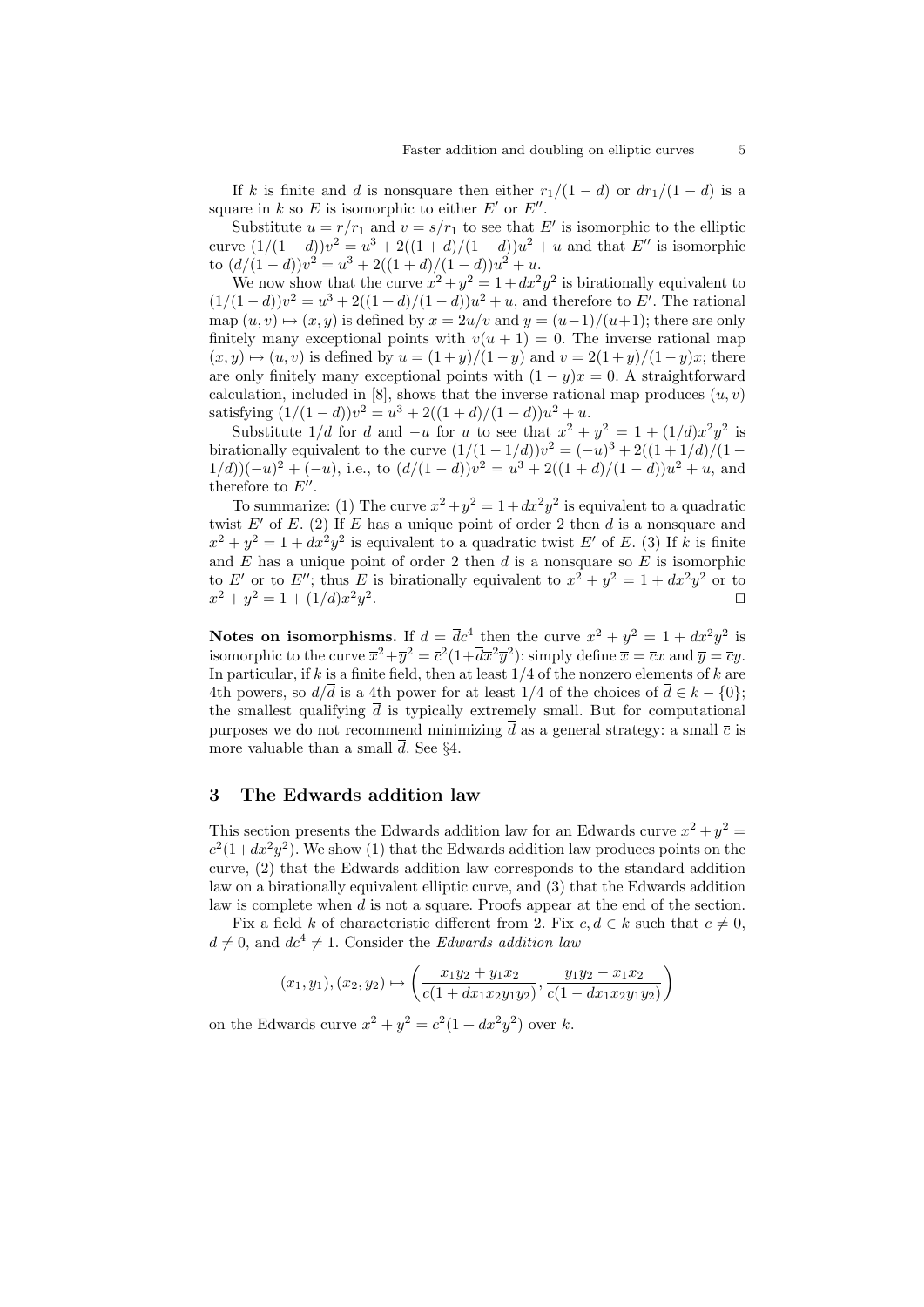Examples: for each point  $P = (x_1, y_1)$  on the curve, P is the sum of  $(0, c)$  and  $P$ , so  $(0, c)$  is a neutral element of the addition law; the only neutral element is  $(0, c)$ ;  $(0, c)$  is the sum of P and  $-P = (-x_1, y_1)$ ; in particular,  $(0, -c)$  has order 2;  $(c, 0)$  and  $(-c, 0)$  have order 4.

The next theorem states that the output of the Edwards addition law is on the curve when the output is defined, i.e., when  $dx_1x_2y_1y_2 \notin \{-1,1\}$ .

**Theorem 3.1.** Let k be a field in which  $2 \neq 0$ . Let c, d be nonzero elements of k with  $dc^4 \neq 1$ . Let  $x_1, y_1, x_2, y_2$  be elements of k such that  $x_1^2 + y_1^2 = c^2(1 + dx_1^2y_1^2)$ and  $x_2^2 + y_2^2 = c^2(1 + dx_2^2y_2^2)$ . Assume that  $dx_1x_2y_1y_2 \notin \{-1,1\}$ . Define  $x_3 =$  $(x_1y_2 + y_1x_2)/c(1 + dx_1x_2y_1y_2)$  and  $y_3 = (y_1y_2 - x_1x_2)/c(1 - dx_1x_2y_1y_2)$ . Then  $x_3^2 + y_3^2 = c^2(1 + dx_3^2y_3^2).$ 

The next theorem states that the output of the Edwards addition law corresponds to the output of the standard addition law on a birationally equivalent elliptic curve  $E$ . One can therefore perform group operations on  $E$  (or on any other birationally equivalent elliptic curve) by performing the corresponding group operations on the Edwards curve, at the expense of evaluating and inverting the correspondence once for each series of computations.

**Theorem 3.2.** In the situation of Theorem 3.1, let  $e = 1 - dc^4$  and let E be the elliptic curve  $(1/e)v^2 = u^3 + (4/e - 2)u^2 + u$ . For each  $i \in \{1, 2, 3\}$  define  $P_i$  as follows:  $P_i = \infty$  if  $(x_i, y_i) = (0, c)$ ;  $P_i = (0, 0)$  if  $(x_i, y_i) = (0, -c)$ ; and  $P_i = (u_i, v_i)$  if  $x_i \neq 0$ , where  $u_i = (c+y_i)/(c-y_i)$  and  $v_i = 2c(c+y_i)/(c-y_i)x_i$ . Then  $P_i \in E(k)$  and  $P_1 + P_2 = P_3$ .

Here  $P_1 + P_2$  means the sum of  $P_1$  and  $P_2$  in the standard addition law on  $E(k)$ . Note that  $x_i \neq 0$  implies  $y_i \neq c$ .

The group operations could encounter exceptional points where the Edwards addition law is not defined. One can, in many applications, rely on randomization to avoid the exceptional points, or one can switch from the Edwards curve back to E when exceptional points occur.

The next theorem states that, when  $d$  is not a square, there are no exceptional points: the denominators in the Edwards addition law cannot be zero. In other words, when  $d$  is not a square, the Edwards addition law is *complete*: it is defined for all pairs of input points on the Edwards curve over k. The set  $E(k)$ , with the standard addition law, is isomorphic as a group to the set of points  $(x_1, y_1) \in k \times k$ on the Edwards curve, with the Edwards addition law. The Edwards addition law can carry out any sequence of group operations, without risk of failure.

**Theorem 3.3.** Let k be a field in which  $2 \neq 0$ . Let c, d, e be nonzero elements of k with  $e = 1 - dc^4$ . Assume that d is not a square in k. Let  $x_1, y_1, x_2, y_2$  be elements of k such that  $x_1^2 + y_1^2 = c^2(1 + dx_1^2y_1^2)$  and  $x_2^2 + y_2^2 = c^2(1 + dx_2^2y_2^2)$ . Then  $dx_1x_2y_1y_2 \neq 1$  and  $dx_1x_2y_1y_2 \neq -1$ .

Example:  $d = 121665/121666$  is not a square in the field  $k = \mathbb{Z}/(2^{255} - 19)$ . The Edwards addition law is defined for all  $(x_1, y_1), (x_2, y_2)$  on the Edwards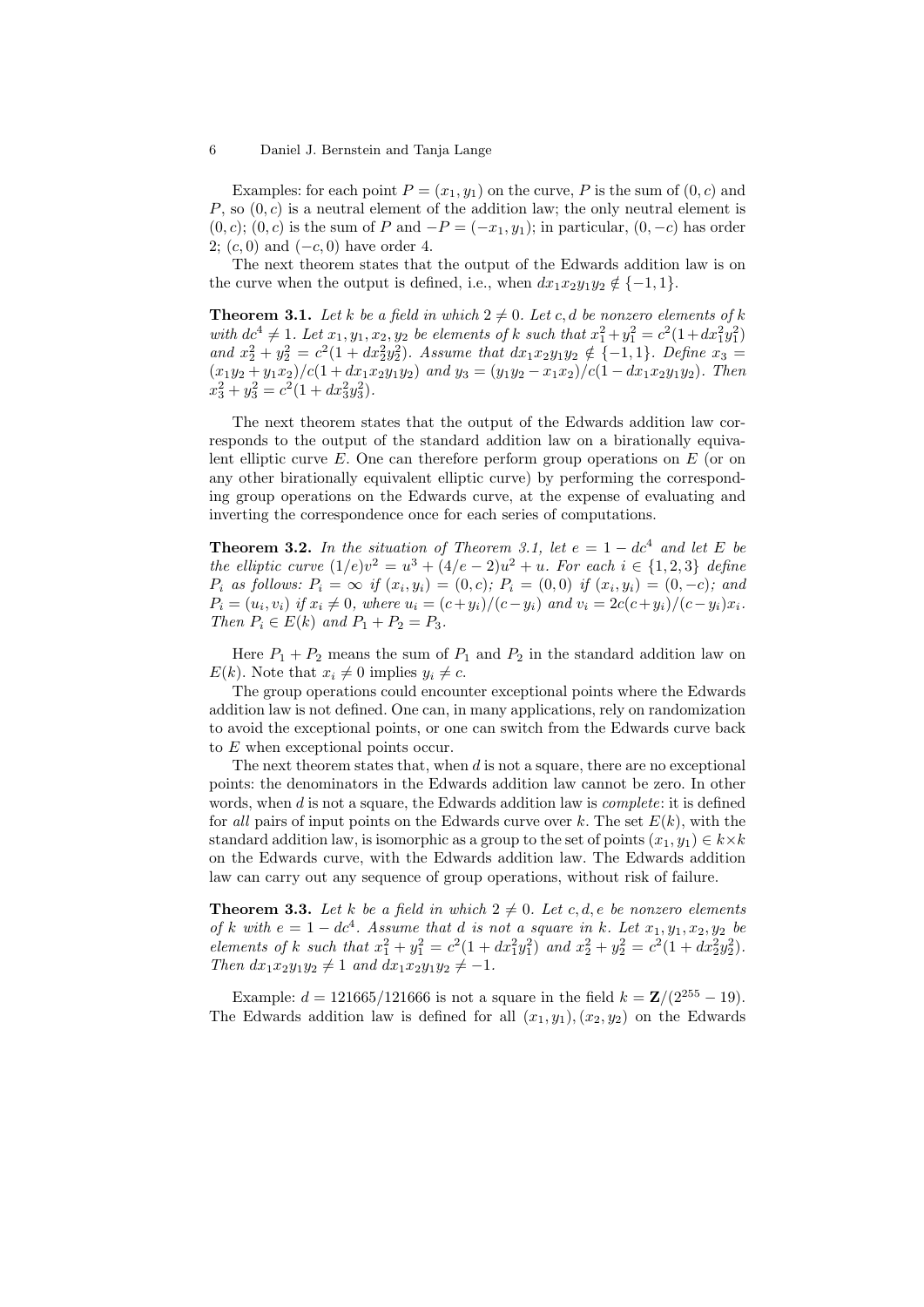curve  $x^2 + y^2 = 1 + dx^2y^2$  over k, and corresponds to the standard addition law on "Curve25519," the elliptic curve  $v^2 = u^3 + 486662u^2 + u$  over k. The point at  $\infty$  on Curve25519 corresponds to the point  $(0, 1)$  on the Edwards curve; the point  $(0, 0)$  on Curve25519 corresponds to  $(0, -1)$ ; any other point  $(u, v)$ the point (0,0) on Curvez 319 corresponds to  $(0, -1)$ ; any other point  $(u, v)$  on Curve 25519 corresponds to  $(\sqrt{486664}u/v, (u-1)/(u+1))$ ; a sum of points on Curve25519 corresponds to a sum of points on the Edwards curve. One can therefore perform a sequence of group operations on points of the elliptic curve  $v^2 = u^3 + 486662u^2 + u$  by performing the same sequence of group operations on the corresponding points of the Edwards curve.

The reader might wonder why [11, Theorem 1] ("The smallest cardinality of a complete system of addition laws on  $E$  equals two") does not force exceptional cases in the addition law for the curve  $x^2 + y^2 = c^2(1 + dx^2y^2)$ . The simplest answer is that [11, Theorem 1] is concerned with exceptional cases in the algebraic closure of k, whereas we are concerned with exceptional cases in  $k$  itself.

The reader might also wonder why we ignore the two projective points  $(0:1:$ 0) and  $(1:0:0)$  on the Edwards curve. The answer is that, although these points might at first glance appear to be defined over  $k$ , they are actually singularities of the curve, and resolving the singularities produces four points that are defined over  $k(\sqrt{d})$ , not over k.

*Proof (of Theorem 3.1).* The special case  $d = 1$  is equivalent to [25, Theorem 8.1]. We could deduce the general case from the special case, but to keep this paper self-contained we instead give a direct proof.

The first ingredient in the proof is a mechanically verifiable polynomial identity. Define  $T = (x_1y_2 + y_1x_2)^2(1 - dx_1x_2y_1y_2)^2 + (y_1y_2 - x_1x_2)^2(1 + dx_1x_2y_1y_2)^2$  $d(x_1y_2 + y_1x_2)^2(y_1y_2 - x_1x_2)^2$ . The identity says that  $T = (x_1^2 + y_1^2 - (x_2^2 + y_1^2))$  $y_2^2\big)dx_1^2y_1^2\big)(x_2^2+y_2^2-(x_1^2+y_1^2)dx_2^2y_2^2).$ 

The second ingredient is the curve equation, i.e., the hypotheses on  $(x_1, y_1)$ and  $(x_2, y_2)$ . Subtract the equation  $(x_2^2 + y_2^2)dx_1^2y_1^2 = c^2(1 + dx_2^2y_2^2)dx_1^2y_1^2$  from the equation  $x_1^2 + y_1^2 = c^2(1 + dx_1^2y_1^2)$  to see that  $x_1^2 + y_1^2 - (x_2^2 + y_2^2)dx_1^2y_1^2 =$  $c^2(1-d^2x_1^2x_2^2y_1^2y_2^2)$ . Similarly  $x_2^2+y_2^2-(x_1^2+y_1^2)dx_2^2y_2^2=c^2(1-d^2x_1^2x_2^2y_1^2y_2^2)$ . Thus  $T = c^4(1 - d^2x_1^2x_2^2y_1^2y_2^2)^2$ .

The third ingredient is the Edwards addition law, i.e., the definition of  $(x_3, y_3)$  in terms of  $x_1, x_2, y_1, y_2$ . We have  $x_3^2 + y_3^2 - c^2 dx_3^2 y_3^2 = \frac{(x_1 y_2 + y_1 x_2)^2}{c^2 (1 + dx_1 x_2 y_1 y_2)}$  $\frac{(x_1y_2+y_1x_2)^2}{c^2(1+dx_1x_2y_1y_2)^2} +$  $(y_1y_2-x_1x_2)^2$  $\frac{(y_1y_2-x_1x_2)^2}{c^2(1-dx_1x_2y_1y_2)^2}-\frac{c^2d(x_1y_2+y_1x_2)^2(y_1y_2-x_1x_2)^2}{c^4(1+dx_1x_2y_1y_2)^2(1-dx_1x_2y_1y_2)}$  $\frac{c^2d(x_1y_2+y_1x_2)^2(y_1y_2-x_1x_2)^2}{c^4(1+dx_1x_2y_1y_2)^2(1-dx_1x_2y_1y_2)^2} = \frac{T}{c^2(1+dx_1x_2y_1y_2)^2(1-dx_1x_2y_1y_2)^2} =$  $\frac{T}{c^2(1-d^2x_1^2x_2^2y_1^2y_2^2)^2} = c^2$ . Thus  $x_3^2 + y_3^2 = c^2(1+dx_3^2y_3^2)$  as claimed.  $\square$ 

*Proof (of Theorem 3.2)*. First we show that each  $P_i$  is in  $E(k)$ . If  $(x_i, y_i) = (0, c)$ then  $P_i = \infty \in E(k)$ . If  $(x_i, y_i) = (0, -c)$  then  $P_i = (0, 0) \in E(k)$ . Otherwise  $P_i = (u_i, v_i) \in E(k)$  by essentially the same calculations as in Theorem 2.1, omitted here.

All that remains is to show that  $P_1 + P_2 = P_3$ . There are several cases in the standard addition law for  $E(k)$ ; the proof thus splits into several cases.

If  $(x_1, y_1) = (0, c)$  then  $(x_3, y_3) = (x_2, y_2)$ . Now  $P_1$  is the point at infinity and  $P_2 = P_3$ , so  $P_1 + P_2 = \infty + P_2 = P_2 = P_3$ . Similar comments apply if  $(x_2, y_2) = (0, c)$ . Assume from now on that  $(x_1, y_1) \neq (0, c)$  and  $(x_2, y_2) \neq (0, c)$ .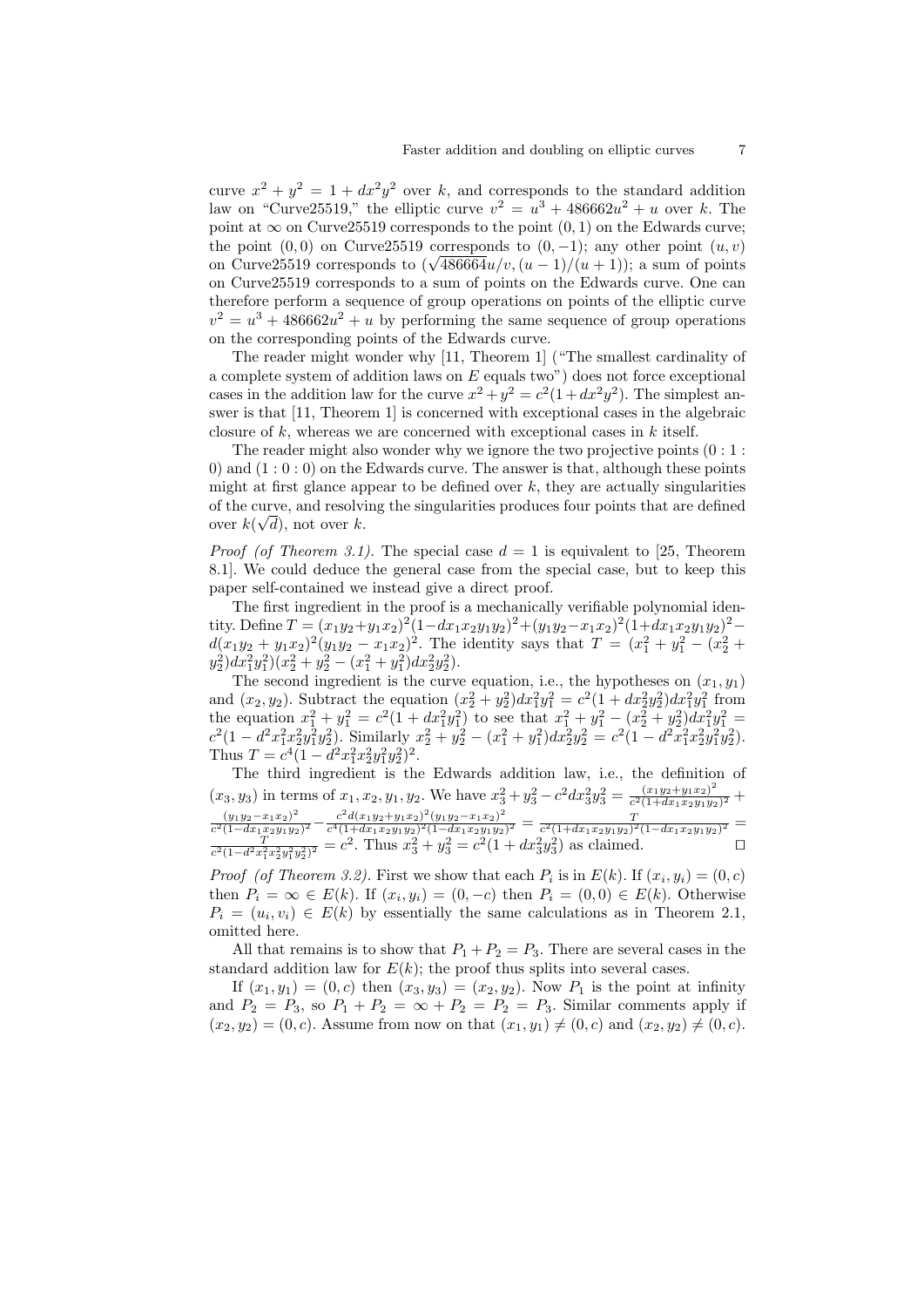If  $(x_3, y_3) = (0, c)$  then  $(x_2, y_2) = (-x_1, y_1)$ . If  $(x_1, y_1) = (0, -c)$  then also  $(x_2, y_2) = (0, -c)$  and  $P_1 = (0, 0) = P_2$ ; otherwise  $x_1, x_2$  are nonzero so  $u_1 =$  $(c + y_1)/(c - y_1) = u_2$  and  $v_1 = 2cu_1/x_1 = -2cu_2/x_2 = -v_2$  so  $P_1 = -P_2$ . In both cases  $P_1 + P_2 = \infty = P_3$ . Assume from now on that  $(x_3, y_3) \neq (0, c)$ .

If  $(x_1, y_1) = (0, -c)$  then  $(x_3, y_3) = (-x_2, -y_2)$ . Now  $(x_2, y_2) \neq (0, -c)$  (since otherwise  $(x_3, y_3) = (0, c)$  and  $(x_2, y_2) \neq (0, c)$  so  $x_2 \neq 0$ . Thus  $P_1 = (0, 0)$  and  $P_2 = (u_2, v_2)$  with  $u_2 = (c+y_2)/(c-y_2)$  and  $v_2 = 2cu_2/x_2$ . The standard addition law says that  $(0,0) + (u_2, v_2) = (r_3, s_3)$  where  $r_3 = (1/e)(v_2/u_2)^2 - (4/e - 2)$  $u_2 = 1/u_2$  and  $s_3 = (v_2/u_2)(-r_3) = -v_2/u_2^2$ . Furthermore  $P_3 = (u_3, v_3)$  with  $u_3 = (c + y_3)/(c - y_3) = (c - y_2)/(c + y_2) = 1/u_2 = r_3$  and  $v_3 = 2cu_3/x_3 =$  $-2c/u_2x_2 = -v_2/u_2^2 = s_3$ . Thus  $P_1 + P_2 = P_3$ . Similar comments apply if  $(x_2, y_2) = (0, -c).$ 

Assume from now on that  $x_1 \neq 0$  and  $x_2 \neq 0$ . Then  $P_1 = (u_1, v_1)$  with  $u_1 =$  $(c+y_1)/(c-y_1)$  and  $v_1 = 2cu_1/x_1$ , and  $P_2 = (u_2, v_2)$  with  $u_2 = (c+y_2)/(c-y_2)$ and  $v_2 = 2cu_2/x_2$ .

If  $(x_3, y_3) = (0, -c)$  then  $(x_1, y_1) = (x_2, -y_2)$  so  $u_1 = (c + y_1)/(c - y_1)$  $(c - y_2)/(c + y_2) = 1/u_2$  and  $v_1 = 2cu_1/x_1 = v_2/u_2^2$ . Furthermore  $P_3 = (0, 0)$ so the standard addition law says as above that  $-P_3 + P_2 = (0,0) + P_2 =$  $(1/u_2, -v_2/u_2^2) = (u_1, -v_1) = -P_1$ , i.e.,  $P_1 + P_2 = P_3$ .

Assume from now on that  $x_3 \neq 0$ . Then  $P_3 = (u_3, v_3)$  with  $u_3 = (c+y_3)/(c (y_3)$  and  $v_3 = 2cu_3/x_3$ .

If  $P_2 = -P_1$  then  $u_2 = u_1$  and  $v_2 = -v_1$ , so  $x_2 = -x_1$  and  $y_2 = c(u_2 1)/(u_2 + 1) = c(u_1 - 1)/(u_1 + 1) = y_1$ , so  $(x_3, y_3) = (0, c)$ , which is already handled above. Assume from now on that  $P_2 \neq -P_1$ .

If  $u_2 = u_1$  and  $v_2 \neq -v_1$  then the standard addition law says that  $(u_1, v_1)$  +  $(u_2, v_2) = (r_3, s_3)$  where  $\lambda = (3u_1^2 + 2(4/e - 2)u_1 + 1)/((2/e)v_1), r_3 = (1/e)\lambda^2 (4/e-2)-2u_1$ , and  $s_3 = \lambda(u_1-r_3)-v_1$ . A straightforward calculation, included in [8], shows that  $(r_3, s_3) = (u_3, v_3)$ .

The only remaining case is that  $u_2 \neq u_1$ . The standard addition law says that  $(u_1, v_1) + (u_2, v_2) = (r_3, s_3)$  where  $\lambda = (v_2 - v_1)/(u_2 - u_1)$ ,  $r_3 = (1/e)\lambda^2$  $(4/e-2)-u_1-u_2$ , and  $s_3 = \lambda(u_1-r_3)-v_1$ . Another straightforward calculation, included in [8], shows that  $(r_3, s_3) = (u_3, v_3)$ .

Conclusion:  $P_3 = P_1 + P_2$  in every case.

$$
\qquad \qquad \Box
$$

*Proof (of Theorem 3.3).* Write  $\epsilon = dx_1x_2y_1y_2$ . Suppose that  $\epsilon \in \{-1, 1\}$ . Then  $x_1, x_2, y_1, y_2 \neq 0$ . Furthermore  $dx_1^2y_1^2(x_2^2 + y_2^2) = c^2(dx_1^2y_1^2 + d^2x_1^2y_1^2x_2^2y_2^2)$  $c^2(dx_1^2y_1^2 + \epsilon^2) = c^2(1 + dx_1^2y_1^2) = x_1^2 + y_1^2$  so

$$
(x_1 + \epsilon y_1)^2 = x_1^2 + y_1^2 + 2\epsilon x_1 y_1 = dx_1^2 y_1^2 (x_2^2 + y_2^2) + 2x_1 y_1 dx_1 x_2 y_1 y_2
$$
  
= 
$$
dx_1^2 y_1^2 (x_2^2 + 2x_2 y_2 + y_2^2) = dx_1^2 y_1^2 (x_2 + y_2)^2.
$$

If  $x_2+y_2\neq 0$  then  $d=((x_1+\epsilon y_1)/x_1y_1(x_2+y_2))^2$  so d is a square, contradiction. Similarly, if  $x_2 - y_2 \neq 0$  then  $d = ((x_1 - \epsilon y_1)/x_1y_1(x_2 - y_2))^2$  so d is a square, contradiction. If both  $x_2 + y_2$  and  $x_2 - y_2$  are 0 then  $x_2 = 0$  and  $y_2 = 0$ , contradiction.  $\Box$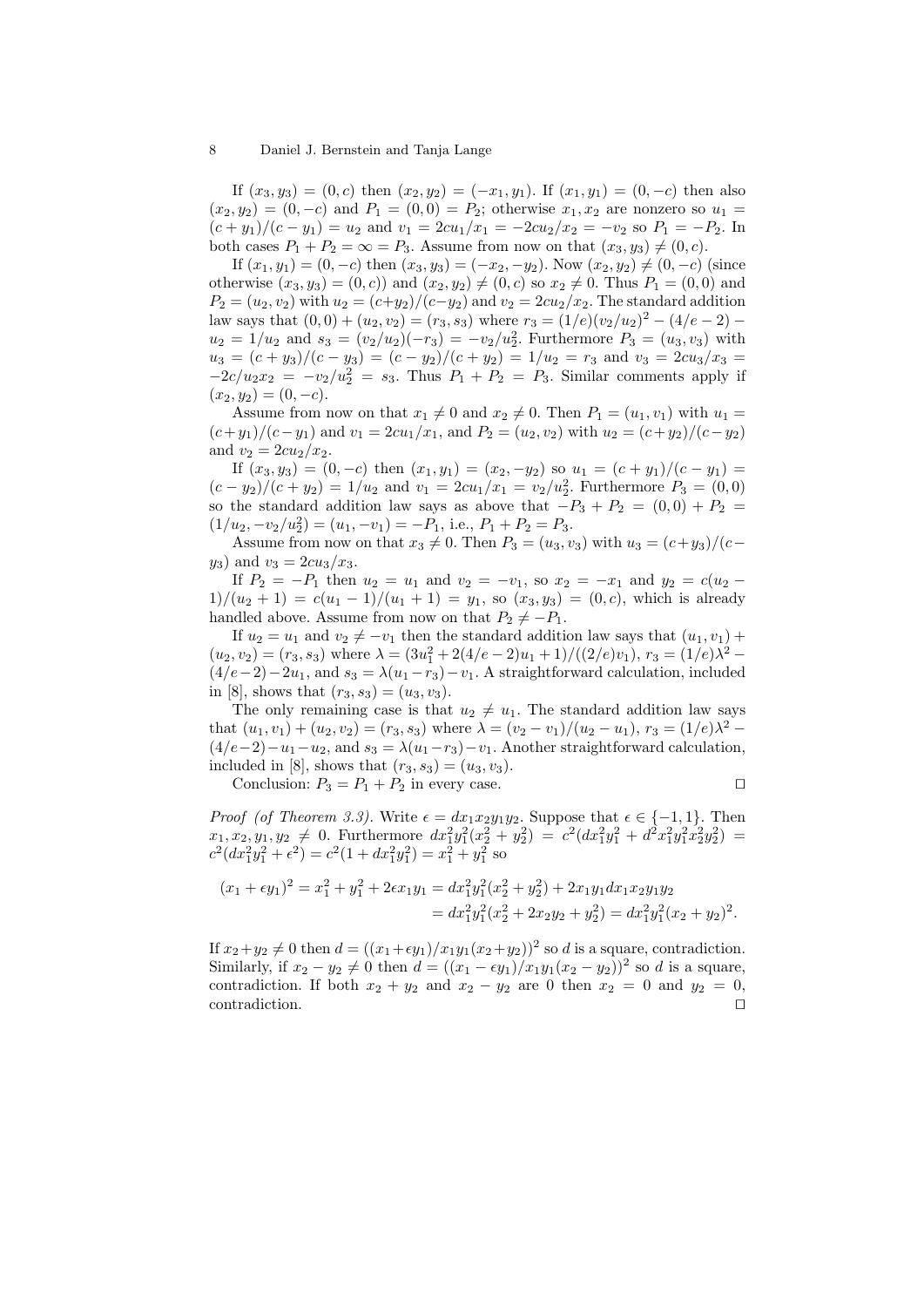#### 4 Efficient group operations in Edwards form

This section presents fast explicit formulas and register allocations for doubling, mixed addition, etc. on Edwards curves with arbitrary parameters  $c, d$ .

As usual we count the number of operations in the underlying field. We keep separate tallies of the number of general multiplications (each costing  $M$ ), squarings (each costing  $S$ ), multiplications by c (each costing  $C$ ), multiplications by d (each costing  $\bf{D}$ ), and additions/subtractions (each costing  $\bf{a}$ ). The costs M, S, C, D, a depend on the choice of platform, on the choice of finite field, and on the choice of c and d.

Every Edwards curve can easily be transformed to an isomorphic Edwards curve over the same field having  $c = 1$  and thus  $C = 0$ ; see "Notes on isomorphisms" in §2. In subsequent sections we assume that  $c = 1$ . However, we can imagine applications in which  $c \neq 1$  (for example, a curve with a fairly small c and with  $d = 1$  could have smaller  $C + D$  than an isomorphic curve with  $\bar{c} = 1$ and  $\overline{d} = c^4$ , so we allow arbitrary  $(c, d)$  in our explicit formulas.

Addition. To avoid the inversions in the original Edwards addition formulas, we homogenize the curve equation to  $(X^2 + Y^2)Z^2 = c^2(Z^4 + dX^2Y^2)$ . A point  $(X_1: Y_1: Z_1)$  satisfying  $(X_1^2+Y_1^2)Z_1^2 = c^2(Z_1^4+dX_1^2Y_1^2)$  and  $Z_1 \neq 0$  corresponds to the affine point  $(X_1/Z_1, Y_1/Z_1)$ . The neutral element is  $(0 : c : 1)$ , and the inverse of  $(X_1 : Y_1 : Z_1)$  is  $(-X_1 : Y_1 : Z_1)$ .

The following formulas, given  $(X_1 : Y_1 : Z_1)$  and  $(X_2 : Y_2 : Z_2)$ , compute the sum  $(X_3: Y_3: Z_3) = (X_1: Y_1: Z_1) + (X_2: Y_2: Z_2)$ :

- $A = Z_1 \cdot Z_2$ ;  $B = A^2$ ;  $C = X_1 \cdot X_2$ ;  $D = Y_1 \cdot Y_2$ ;  $E = d \cdot C \cdot D$ ;
- $F = B E$ ;  $G = B + E$ ;  $X_3 = A \cdot F \cdot ((X_1 + Y_1) \cdot (X_2 + Y_2) C D)$ ;  $Y_3 = A \cdot G \cdot (D - C); Z_3 = c \cdot F \cdot G.$

One readily counts  $10M + 1S + 1C + 1D + 7a$ . We have saved operations here by rewriting  $x_1y_2 + x_2y_1$  as  $(x_1 + y_1)(x_2 + y_2) - x_1x_2 - y_1y_2$  and by exploiting common subexpressions.

The following specific sequence of operations starts with registers  $R_1, R_2, R_3$ containing  $X_1, Y_1, Z_1$  and registers  $R_4, R_5, R_6$  containing  $X_2, Y_2, Z_2$ , uses just two temporary registers  $R_7, R_8$  and constants c, d, ends with registers  $R_1, R_2, R_3$ containing  $X_3, Y_3, Z_3$  and untouched registers  $R_4, R_5, R_6$  containing  $X_2, Y_2, Z_2$ , and uses  $10M + 1S + 1C + 1D + 7a$ :

$$
R_3 \leftarrow R_3 \cdot R_6; \ R_7 \leftarrow R_1 + R_2; \ R_8 \leftarrow R_4 + R_5; \ R_1 \leftarrow R_1 \cdot R_4; \ R_2 \leftarrow R_2 \cdot R_5; R_7 \leftarrow R_7 \cdot R_8; \ R_7 \leftarrow R_7 - R_1; \ R_7 \leftarrow R_7 - R_2; \ R_7 \leftarrow R_7 \cdot R_3; \ R_8 \leftarrow R_1 \cdot R_2; R_8 \leftarrow d \cdot R_8; \ R_2 \leftarrow R_2 - R_1; \ R_2 \leftarrow R_2 \cdot R_3; \ R_3 \leftarrow R_3^2; \ R_1 \leftarrow R_3 - R_8; R_3 \leftarrow R_3 + R_8; \ R_2 \leftarrow R_2 \cdot R_3; \ R_3 \leftarrow R_3 \cdot R_1; \ R_1 \leftarrow R_1 \cdot R_7; \ R_3 \leftarrow c \cdot R_3.
$$

We emphasize that these formulas work whether or not  $(X_1 : Y_1 : Z_1) = (X_2 : Y_1 \cdot Z_1)$  $Y_2 : Z_2$ ). There is no need to go to extra effort to unify the addition formulas with separate doubling formulas; the addition formulas are already unified. If d is not a square then the addition law works for all pairs of input points. See §3 for further discussion of the scope of validity of the addition formulas.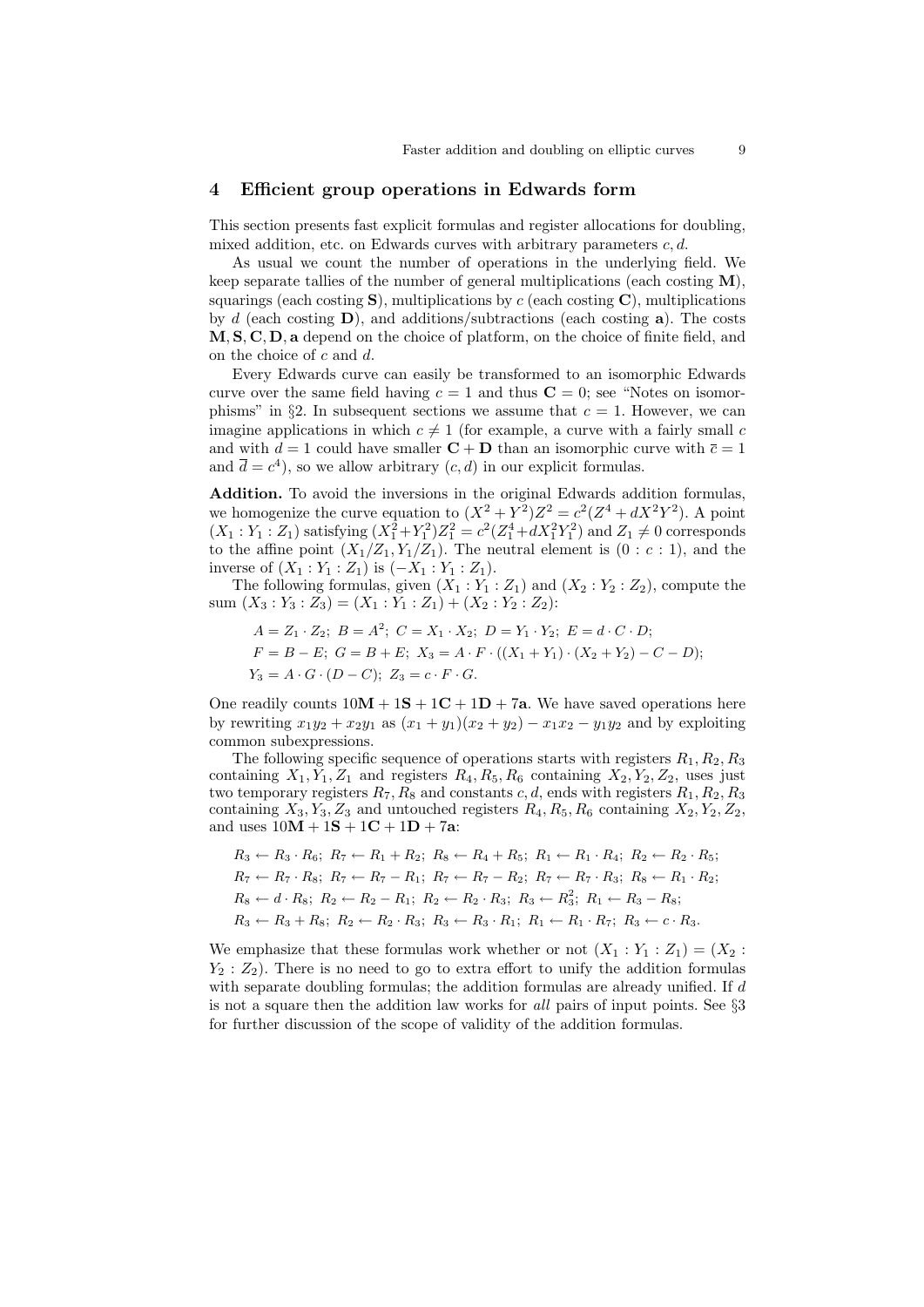As an alternative, one can obtain  $A(B-E)$  and  $A(B+E)$  and  $(B-E)(B+E)$ as linear combinations of  $A^2, B^2, E^2, (A + B)^2, (A + E)^2$ . This change replaces  $10M+1S$  by  $7M+5S$ , presumably saving time on platforms where  $S/M < 0.75$ . Note that  $S/M \approx 0.67$  in [7].

**Mixed addition.** "Mixed addition" refers to the case that  $Z_2$  is known to be 1. In this case the multiplication  $A = Z_1 \cdot Z_2$  can be eliminated, reducing the total costs to  $9M + 1S + 1C + 1D + 7a$ .

**Doubling.** "Doubling" refers to the case that  $(X_1 : Y_1 : Z_1)$  and  $(X_2 : Y_2 : Z_2)$ are known to be equal. In this case we rewrite  $c(1+dx_1^2y_1^2)$  as  $(x_1^2+y_1^2)/c$  using the curve equation, and we rewrite  $c(1 - dx_1^2 y_1^2)$  as  $(2c^2 - (x_1^2 + y_1^2))/c$ :

$$
2(x_1, y_1) = \left(\frac{2x_1y_1}{c(1+dx_1^2y_1^2)}, \frac{y_1^2-x_1^2}{c(1-dx_1^2y_1^2)}\right) = \left(\frac{2x_1y_1c}{x_1^2+y_1^2}, \frac{(y_1^2-x_1^2)c}{2c^2-(x_1^2+y_1^2)}\right).
$$

We thank Marc Joye for suggesting rewriting  $c(1+dx_1^2y_1^2)$  as  $(x_1^2+y_1^2)/c$ . We save further operations by rewriting  $2x_1y_1$  as  $(x_1 + y_1)^2 - x_1^2 - y_1^2$  and by exploiting common subexpressions. The resulting formulas (with  $2H$  computed as  $H + H$ ) use only  $3M + 4S + 3C + 6a$ :

$$
B = (X_1 + Y_1)^2; \ C = X_1^2; \ D = Y_1^2; \ E = C + D; \ H = (c \cdot Z_1)^2; J = E - 2H; \ X_3 = c \cdot (B - E) \cdot J; \ Y_3 = c \cdot E \cdot (C - D); \ Z_3 = E \cdot J.
$$

The following specific sequence of operations, starting with  $X_1, Y_1, Z_1$  in registers  $R_1, R_2, R_3$ , changes registers  $R_1, R_2, R_3$  to contain  $X_3, Y_3, Z_3$ , using  $3\overline{M} + 4\overline{S} + 3\overline{C} + 6\overline{a}$  and using just two temporary registers  $R_4, R_5$ :

$$
R_4 \leftarrow R_1 + R_2; R_3 \leftarrow c \cdot R_3; R_1 \leftarrow R_1^2; R_2 \leftarrow R_2^2; R_3 \leftarrow R_3^2; R_4 \leftarrow R_4^2; R_3 \leftarrow R_3 + R_3; R_5 \leftarrow R_1 + R_2; R_2 \leftarrow R_1 - R_2; R_4 \leftarrow R_4 - R_5; R_3 \leftarrow R_5 - R_3; R_1 \leftarrow R_3 \cdot R_4; R_3 \leftarrow R_3 \cdot R_5; R_2 \leftarrow R_2 \cdot R_5; R_1 \leftarrow c \cdot R_1; R_2 \leftarrow c \cdot R_2.
$$

The following alternate sequence of operations uses one more addition, totalling  $3M + 4S + 3C + 7a$ , but uses just one additional register  $R_4$ :

$$
R_3 \leftarrow c \cdot R_3; R_4 \leftarrow R_1^2; R_1 \leftarrow R_1 + R_2; R_1 \leftarrow R_1^2; R_2 \leftarrow R_2^2; R_3 \leftarrow R_3^2; R_3 \leftarrow 2R_3; R_4 \leftarrow R_2 + R_4; R_2 \leftarrow 2R_2; R_2 \leftarrow R_4 - R_2; R_1 \leftarrow R_1 - R_4; R_2 \leftarrow R_2 \cdot R_4; R_3 \leftarrow R_4 - R_3; R_1 \leftarrow R_1 \cdot R_3; R_3 \leftarrow R_3 \cdot R_4; R_1 \leftarrow c \cdot R_1; R_2 \leftarrow c \cdot R_2.
$$

Another option is to scale  $(X_3: Y_3: Z_3)$  to  $(X_3/c: Y_3/c: Z_3/c)$ , replacing two multiplications by c with one multiplication by  $1/c$ ; typically  $1/c$  can be precomputed. Of course, all three multiplications by c can be skipped if  $c = 1$ .

**Compression.** Given x one can easily recover  $\pm y = \sqrt{(c^2 - x^2)/(1 - c^2 dx^2)}$ .

## 5 Comparison to previous addition speeds

This section compares the speeds of the algorithms in §4 to the speeds of previous algorithms for elliptic-curve doubling, elliptic-curve mixed addition, etc. The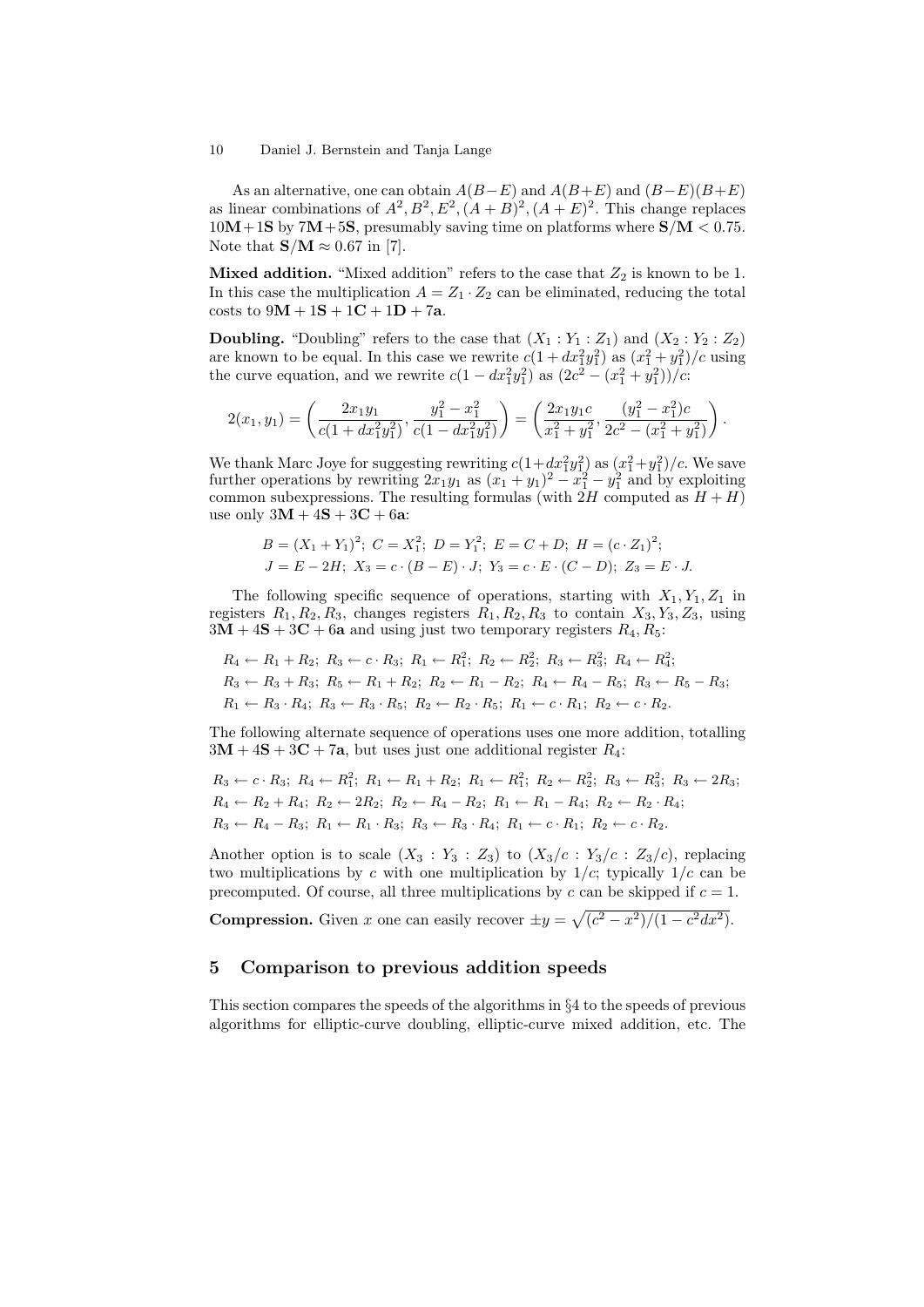next three sections perform similar comparisons for higher-level elliptic-curve operations relevant to various cryptographic applications.

Level of detail of the comparison. We follow most of the literature in ignoring the costs of additions, subtractions, and multiplications by small constants. We recognize that these costs (and the costs of non-arithmetic operations) can be quite noticeable in practice, and we plan a more detailed cost evaluation of the Edwards form along the lines of [7], but for this paper we ignore the costs.

Consider, for example, the usual doubling algorithm for Jacobian coordinates in the case  $a_4 = -3$ : there are 4 squarings, 4 general multiplications, 5 additions and subtractions, and 5 multiplications by the small constants 2, 3, 4, 8, 8. We summarize these costs as  $4M + 4S$ .

Some algorithms involve multiplications by curve parameters, such as the parameter d in Edwards curves. Some applications can take advantage of multiplying by a constant  $d$ , and some applications can choose curves where  $d$  is small, but other applications cannot. To cover both situations we separately tally the cost **D** of multiplying by a curve parameter; the reader can substitute  $D = 0$ ,  $D = M$ , or anything in between.

Each of our tables includes a column " $(1,1)$ " that substitutes  $(S, D) \approx$  $(M, M)$ , a column " $(0.8, 0.5)$ " that substitutes  $(S, D) \approx (0.8M, 0.5M)$ , and a column " $(0.8, 0)$ " that substitutes  $(S, D) \approx (0.8M, 0M)$ . We sort each table using the standard, but debatable, approximations  $(S, D) \approx (0.8M, 0M)$ . We do not claim that these approximations are valid for most applications. The order of entries in our tables can easily be affected by small changes in the  $S/M$  ratio, the  $\mathbf{D}/\mathbf{M}$  ratio, etc.

Algorithms in the literature. We have built an "Explicit-Formulas Database" [8] containing, in computer-readable format, various algorithms for operations on elliptic curves. EFD currently consists of 123 scripts for the Magma computeralgebra system checking the correctness of algorithms for elliptic curves in the following forms:

- Projective: A point  $(x, y)$  on an elliptic curve  $y^2 = x^3 + ax + b$ , with neutral element at infinity, is represented as  $(X:Y:Z)$  satisfying  $Y^2Z =$  $X^3 + aXZ^2 + bZ^3$ . Here  $(X:Y:Z) = (\lambda X: \lambda Y: \lambda Z)$  for all nonzero  $\lambda$ .
- Jacobian: A point  $(x, y)$  on an elliptic curve  $y^2 = x^3 + ax + b$ , with neutral element at infinity, is represented as  $(X : Y : Z)$  satisfying  $Y^2 = X^3 +$  $aXZ^4 + bZ^6$ . Here  $(X:Y:Z) = (\lambda^2 X: \lambda^3 Y: \lambda Z)$  for all nonzero  $\lambda$ .
- Jacobi quartic (with leading and trailing coefficients 1): A point  $(x, y)$  on an elliptic curve  $y^2 = x^4 + 2ax^2 + 1$ , with neutral element  $(0, 1)$ , is represented as  $(X:Y:Z)$  satisfying  $Y^2 = X^4 + 2aX^2Z^2 + Z^4$ . Here  $(X:Y:Z) =$  $(\lambda X : \lambda^2 Y : \lambda Z)$  for all nonzero  $\lambda$ .
- Jacobi intersection: A point  $(s, c, d)$  on an elliptic curve  $s^2 + c^2 = 1$ ,  $as^2 + d^2 = 1$ , with neutral element  $(0, 1, 1)$ , is represented as  $(S : C : D : Z)$ satisfying  $S^2 + C^2 = Z^2$ ,  $aS^2 + D^2 = Z^2$ . Here  $(S : C : D : Z) = (\lambda S : \lambda C : Z)$  $\lambda D : \lambda Z$ ) for all nonzero  $\lambda$ .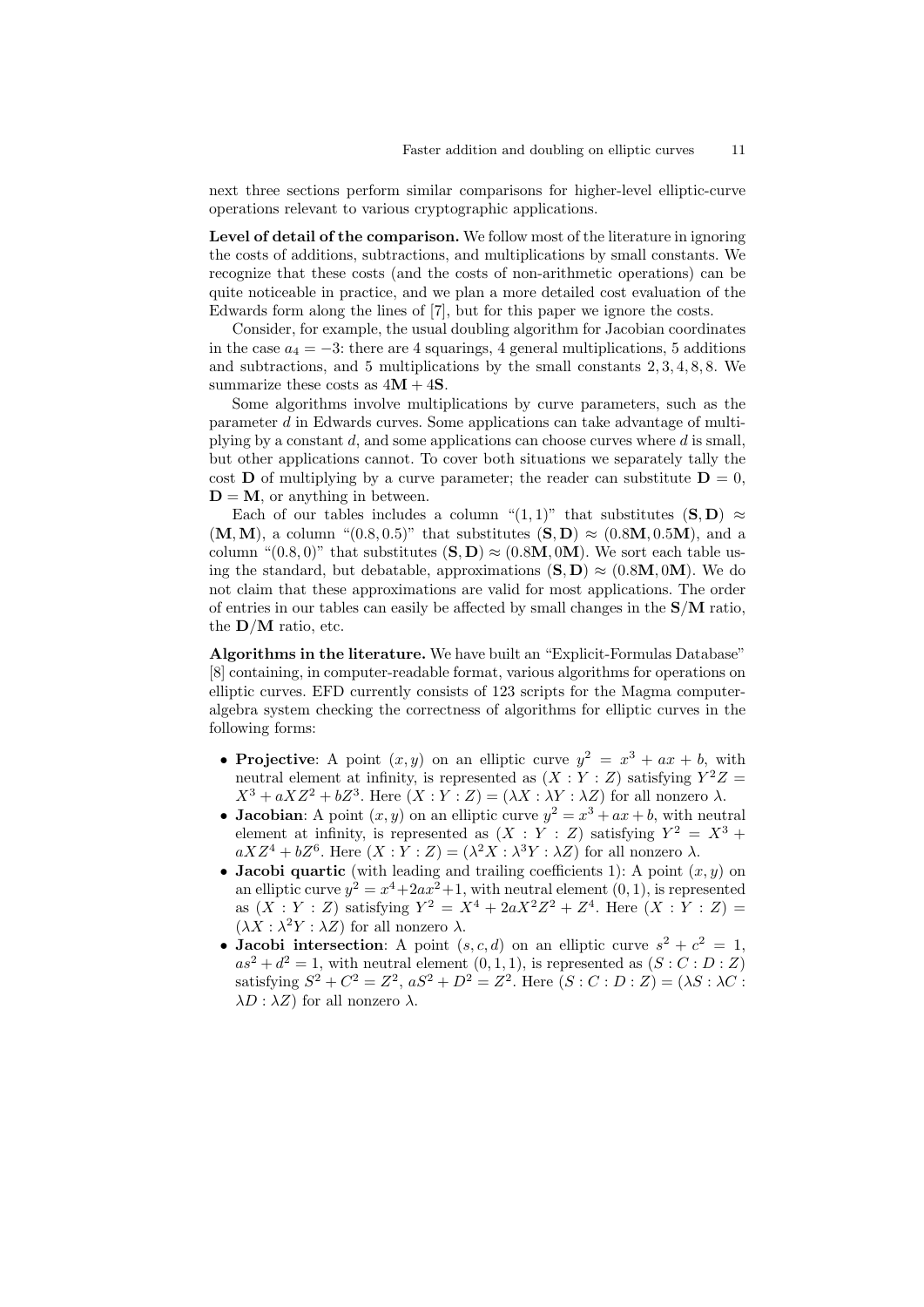- Hessian: A point  $(x, y)$  on an elliptic curve  $x^3 + y^3 + 1 = 3axy$ , with neutral element at infinity, is represented as  $(X:Y:Z)$  satisfying  $X^3 + Y^3 + Z^3 =$  $3aXYZ$ . Here  $(X:Y:Z) = (\lambda X: \lambda Y: \lambda Z)$  for all nonzero  $\lambda$ .
- Doubling-oriented Doche/Icart/Kohel: A point  $(x, y)$  on an elliptic curve  $y^2 = x^3 + ax^2 + 16ax$ , with neutral element at infinity, is represented as  $(X:Y:Z:Z^2)$  satisfying  $Y^2 = ZX^3 + aZ^2X^2 + 16aZ^3X$ . Here  $(X:Y:Z:Z^2)$  $Z: Z^2 = (\lambda X: \lambda^2 Y: \lambda Z: \lambda^2 Z^2)$  for all nonzero  $\lambda$ .
- Tripling-oriented Doche/Icart/Kohel: A point  $(x, y)$  on an elliptic curve  $y^2 = x^3 + 3a(x+1)^2$ , with neutral element at infinity, is represented as  $(X:Y:Z:Z^2)$  satisfying  $Y^2 = X^3 + 3aZ^2(X+Z^2)^2$ . Here  $(X:Y:Z:Z^2)$  $Z^2$ ) =  $(\lambda^2 X : \lambda^3 Y : \lambda Z : \lambda^2 Z^2)$  for all nonzero  $\lambda$ .
- Edwards (with  $c = 1$ ): A point  $(x, y)$  on an elliptic curve  $x^2 + y^2 = 1 +$  $dx^2y^2$ , with neutral element  $(0,1)$ , is represented as  $(X:Y:Z)$  satisfying  $(X^2+Y^2)Z^2=Z^4+dX^2Y^2$ . Here  $(X:Y:Z)=(\lambda X:\lambda Y:\lambda Z)$  for all nonzero λ.

We copied formulas from several sources in the literature; see [24] for an overview. One particularly noteworthy source is the 1986 paper [16] by Chudnovsky and Chudnovsky, containing formulas and operation counts for several forms of elliptic curves: projective, Jacobian, Jacobi quartic, Jacobi intersection, and Hessian. Liardet and Smart in [34] presented faster algorithms for Jacobi intersections. Billet and Joye in [9] presented faster algorithms for Jacobi quartics. Joye and Quisquater in [28] pointed out that the Hessian addition formulas (dating back to Sylvester) could also be used for doublings after a permutation of input coordinates, providing a weak form of unification: specifically,  $2(X_1 : Y_1 : Z_1) = (Z_1 : X_1 : Y_1) + (Y_1 : Z_1 : X_1)$ . Brier and Joye in [13] presented unified addition formulas for projective (and affine) coordinates; see also [12]. Of course, we also include our own algorithms for Edwards curves.

Chudnovsky and Chudnovsky also pointed out, in the case of Jacobian coordinates, that *readdition* of a point is less expensive than the first addition. The addition formulas for  $(X_1 : Y_1 : Z_1) + (X_2 : Y_2 : Z_2)$  use  $1M + 1S$  to compute  $Z_2^2$  and  $Z_2^3$ ; by caching  $Z_2^2$  and  $Z_2^3$  one can save  $1M + 1S$  in computing any  $(X': Y': Z') + (X_2: Y_2: Z_2)$ . We comment that similar savings are possible for Jacobi intersections and Jacobi quartics.

(Rather than distinguishing readditions from initial additions, Chudnovsky and Chudnovsky reported speeds for addition and doubling of points represented as  $(X:Y:Z:Z^2:Z^3)$ . But this representation is wasteful, as pointed out by Cohen, Miyaji, and Ono in [18]: if  $(X_1 : Y_1 : Z_1)$  is used only for a doubling and not for a general addition then there is no need to compute  $Z_1^3$ . Sometimes coordinates  $(X:Y:Z:Z^2:Z^3)$  are called "Chudnovsky coordinates" or "Chudnovsky-Jacobian coordinates," and computing  $Z^2$  and  $Z^3$  only when they are needed is called "mixing Chudnovsky coordinates with Jacobian coordinates." We prefer to describe the same speedup using the simpler concept of readditions.)

Our operation counts for previous systems are often better than the operation counts reported in the literature. One reason is that a multiplication can often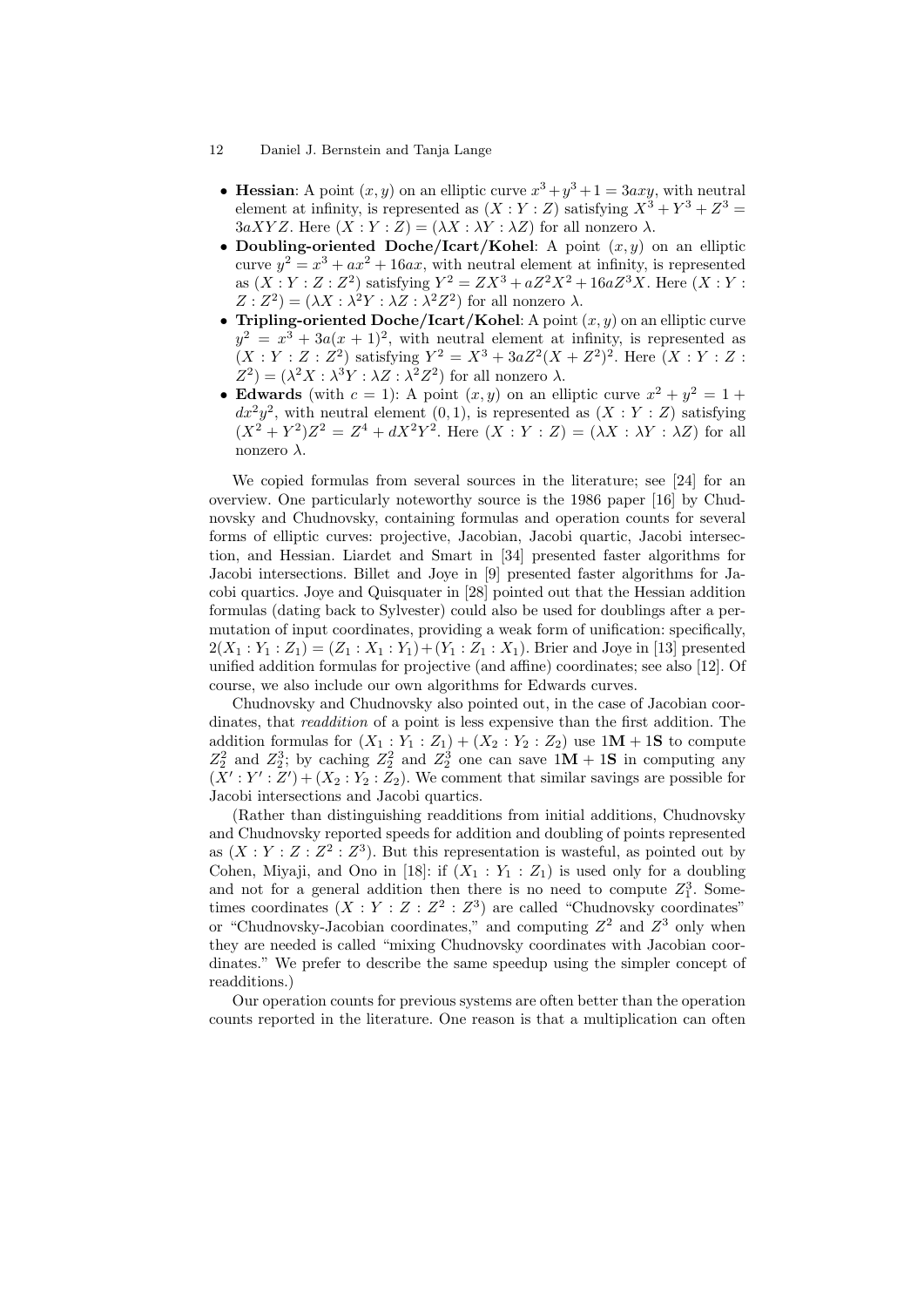be replaced with a squaring, saving  $M - S$ . For example, as pointed out in [5, pages 16–17], Jacobian doubling with  $a = -3$  uses 3M + 5S rather than the usual  $4M + 4S$ . As another example, Doche/Icart/Kohel doubling uses  $2M +$  $5S + 2D$  rather than  $3M + 4S + 2D$ . The Explicit-Formulas Database contains full justification for each of our operation counts.

Comparison charts. The following table reports speeds for addition of two points:

| System              | ADD             | (1, 1) | (0.8, 0.5)       | (0.8, 0) |
|---------------------|-----------------|--------|------------------|----------|
| Doche/Icart/Kohel 2 | $12M + 5S + 1D$ | 18M    | $16.5\mathbf{M}$ | 16M      |
| Doche/Icart/Kohel 3 | $11M + 6S + 1D$ | 18M    | 16.3M            | 15.8M    |
| Jacobian            | $11M + 5S$      | 16M    | 15M              | 15M      |
| Jacobi intersection | $13M + 2S + 1D$ | 16M    | 15.1M            | 14.6M    |
| Projective          | $12M + 2S$      | 14M    | 13.6M            | 13.6M    |
| Jacobi quartic      | $10M + 3S + 1D$ | 14M    | 12.9M            | 12.4M    |
| Hessian             | 12M             | 12M    | 12M              | 12M      |
| Edwards             | $10M + 1S + 1D$ | 12M    | 11.3M            | 10.8M    |

Readdition of a point already used in an addition:

| System              | $_{\rm reADD}$  | (1, 1) | (0.8, 0.5) | (0.8, 0) |
|---------------------|-----------------|--------|------------|----------|
| Doche/Icart/Kohel 2 | $12M + 5S + 1D$ | 18M    | 16.5M      | 16M      |
| Doche/Icart/Kohel 3 | $10M + 6S + 1D$ | 17M    | 15.3M      | 14.8M    |
| Projective          | $12M + 2S$      | 14M    | 13.6M      | 13.6M    |
| Jacobian            | $10M + 4S$      | 14M    | 13.2M      | 13.2M    |
| Jacobi intersection | $11M + 2S + 1D$ | 14M    | 13.1M      | 12.6M    |
| Hessian             | 12M             | 12M    | 12M        | 12M      |
| Jacobi quartic      | $9M + 3S + 1D$  | 13M    | 11.9M      | 11.4M    |
| Edwards             | $10M + 1S + 1D$ | 12M    | 11.3M      | 10.8M    |

Mixed addition (i.e., addition assuming that  $Z_2 = 1$ ):

| System                       | mADD                        | (1, 1)     | (0.8, 0.5)     | (0.8, 0)       |
|------------------------------|-----------------------------|------------|----------------|----------------|
| Jacobi intersection          | $11M + 2S + 1D$             | 14M        | 13.1M          | 12.6M          |
| Doche/Icart/Kohel 2          | $8M + 4S + 1D$              | 13M        | 11.7M          | 11.2M          |
| Projective<br>Jacobi quartic | $9M + 2S$<br>$8M + 3S + 1D$ | 11M<br>12M | 10.6M<br>10.9M | 10.6M<br>10.4M |
| Doche/Icart/Kohel 3          | $7M + 4S + 1D$              | 12M        | 10.7M          | 10.2M          |
| Jacobian                     | $7M + 4S$                   | 11M        | 10.2M          | 10.2M          |
| Hessian                      | 10M                         | 10M        | 10M            | 10M            |
| Edwards                      | $9M + 1S + 1D$              | 11M        | 10.3M          | 9.8M           |
|                              |                             |            |                |                |

Doubling:

 $\overline{a}$ 

 $\overline{a}$ 

| System                 | DBL                         | (1,1) | (0.8, 0.5) | (0.8, 0) |
|------------------------|-----------------------------|-------|------------|----------|
| Projective             | $5M + 6S + 1D$              | 12M   | 10.3M      | 9.8M     |
| Projective if $a = -3$ | $7\mathbf{M} + 3\mathbf{S}$ | 10M   | 9.4M       | 9.4M     |
| Hessian                | $7M + 1S$                   | 8M    | 7.8M       | 7.8M     |
| Doche/Icart/Kohel 3    | $2M + 7S + 2D$              | 11M   | 8.6M       | 7.6M     |
| Jacobian               | $1M + 8S + 1D$              | 10M   | 7.9M       | 7.4M     |
| Jacobian if $a = -3$   | $3M + 5S$                   | 8M    | 7M.        | 7M.      |
| Jacobi quartic         | $2M + 6S + 2D$              | 10M   | 7.8M       | 6.8M     |
| Jacobi intersection    | $3M + 4S$                   | 7M    | 6.2M       | 6.2M     |
| Edwards                | $3M + 4S$                   | 7M    | 6.2M       | 6.2M     |
| Doche/Icart/Kohel 2    | $2M + 5S + 2D$              | 9M    | 7M         | 6M       |

Unified addition:

| System                 | UNI             |     | (0.8, 0.5) | (0.8, 0) |
|------------------------|-----------------|-----|------------|----------|
| Projective             | $11M + 6S + 1D$ | 18M | 16.3M      | 15.8M    |
| Projective if $a = -1$ | $13M + 3S$      | 16M | 15.4M      | 15.4M    |
| Jacobi intersection    | $13M + 2S + 1D$ | 16M | 15.1M      | 14.6M    |
| Jacobi quartic         | $10M + 3S + 1D$ | 14M | 12.9M      | 12.4M    |
| Hessian                | 12M             | 12M | 12M        | 12M      |
| Edwards                | $10M + 1S + 1D$ | 12M | 11.3M      | 10.8M    |

Most of the addition formulas in this last table are strongly unified: they work without change for doublings. The Hessian addition algorithm is an exception: it works for doublings only after a permutation of input coordinates. As mentioned earlier, the addition algorithm for Edwards curves with non-square d has the stronger feature of being complete: it works without change for all inputs.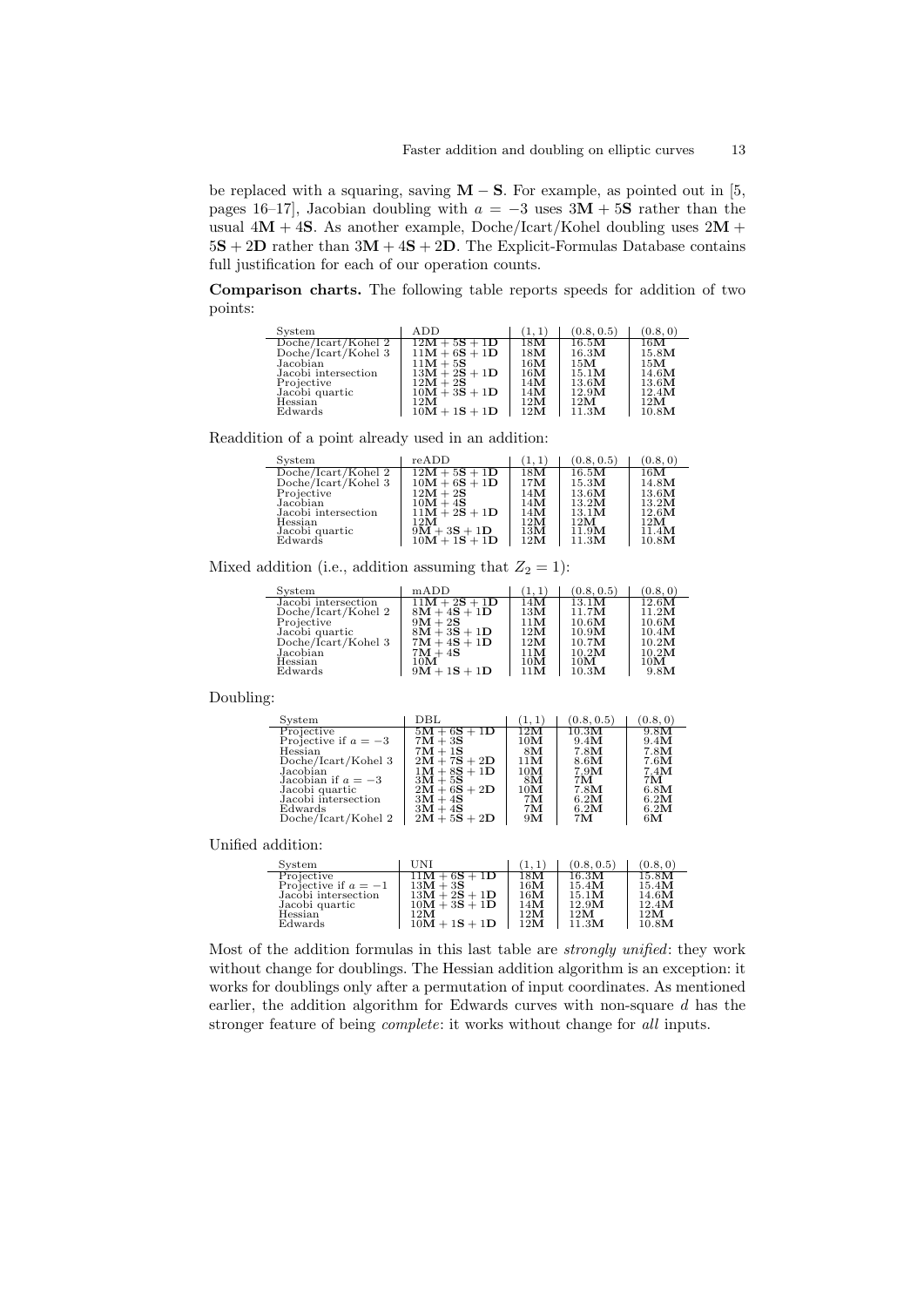#### 6 Single-scalar variable-point multiplication

This section compares Edwards curves to previous curve forms for single-scalar variable-point multiplication: computing  $nP$  given an integer  $n$  and a curve point P. This is one of the critical computations in elliptic-curve cryptography; for example, if n is a secret key and P is another user's public key then  $nP$  is a Diffie-Hellman secret shared between the two users. The next section considers variations of the same problem: fixed points  $P$  (allowing precomputation of, e.g.,  $2^{128}P$ ), more scalars and points, etc.

See [2] and [22] for surveys of the classic algorithms for scalar multiplication. We focus on "signed sliding window" algorithms, specifically with "window width 1" (also known as "non-adjacent form" or "NAF") or "window width 4." We also discuss the "Montgomery ladder."

We make the standard assumption that the input point  $P$  has  $Z = 1$ . All additions of  $P$  can thus be computed as mixed additions. By scaling other points to have  $Z = 1$  one can create more mixed additions at the expense of extra field inversions; for the sake of simplicity we ignore this option in our comparison.

The NAF algorithm, for an average b-bit scalar n, uses approximately b doublings and approximately  $(1/3)b$  mixed additions. So we tally the cost of 1 doubling and 1/3 mixed additions:

| System                 | $1$ DBL, $1/3$ mADD      | (1, 1) | (0.8, 0.5)       | (0.8, 0) |
|------------------------|--------------------------|--------|------------------|----------|
| Projective             | $8M + 6.67S + 1D$        | 15.7M  | $13.8\mathrm{M}$ | 13.3M    |
| Projective if $a = -3$ | $10M + 3.67S$            | 13.7M  | 12.9M            | 12.9M    |
| Hessian                | $10.3M + 1S$             | 11.3M  | 11.1M            | 11.1M    |
| Doche/Icart/Kohel 3    | $4.33M + 8.33S + 2.33D$  | 15M    | 12.2M            | 11M      |
| Jacobian               | $3.33M + 9.33S + 1D$     | 13.7M  | 11.3M            | 10.8M    |
| Jacobian if $a = -3$   | $5.33M + 6.33S$          | 11.7M  | 10.4M            | 10.4M    |
| Jacobi intersection    | $6.67M + 4.67S + 0.333D$ | 11.7M  | 10.6M            | 10.4M    |
| Jacobi quartic         | $4.67M + 7S + 2.33D$     | 14M    | 11.4M            | 10.3M    |
| Doche/Icart/Kohel 2    | $4.67M + 6.33S + 2.33D$  | 13.3M  | 10.9M            | 9.73M    |
| Edwards                | $6M + 4.33S + 0.333D$    | 10.7M  | 9.63M            | 9.47M    |

The "signed width-4 sliding windows" algorithm involves, on average, approximately  $b - 4.5$  doublings,  $7b/48 + 5.2$  readditions,  $b/48 + 0.9$  mixed additions, and 0.9 non-mixed additions; e.g., approximately 251.5 doublings, 42.5 readditions, 6.3 mixed additions, and 0.9 non-mixed additions for  $b = 256$ . (Different variants of the algorithm have slightly different costs; we chose one variant and measured it for 10000 uniform random 256-bit integers  $n$ .) So we tally the cost of 251.5/256 ≈ 0.98 doublings,  $42.5/256 \approx 0.17$  readditions,  $6.3/256 \approx 0.025$ mixed additions, and  $0.9/256 \approx 0.0035$  non-mixed additions:

| System                 | $0.98$ DBL, $0.17$ reADD, etc. | (1,1) | (0.8, 0.5) | (0.8, 0) |
|------------------------|--------------------------------|-------|------------|----------|
| Projective             | $7.17M + 6.28S + 0.982D$       | 14.4M | 12.7M      | 12.2M    |
| Projective if $a = -3$ | $9.13M + 3.34S$                | 12.5M | 11.8M      | 11.8M    |
| Doche/Icart/Kohel 3    | $3.84M + 7.99S + 2.16D$        | 14M   | 11.3M      | 10.2M    |
| Hessian                | $9.16M + 0.982S$               | 10.1M | 9.94M      | 9.94M    |
| Jacobian               | $2.85M + 8.64S + 0.982D$       | 12.5M | 10.3M      | 9.77M    |
| Jacobian if $a = -3$   | $4.82M + 5.69S$                | 10.5M | 9.37M      | 9.37M    |
| Doche/Icart/Kohel 2    | $4.2M + 5.86S + 2.16D$         | 12.2M | 9.96M      | 8.88M    |
| Jacobi quartic         | $3.69M + 6.48S + 2.16D$        | 12.3M | 9.95M      | 8.87M    |
| Jacobi intersection    | $5.09M + 4.32S + 0.194D$       | 9.6M  | 8.64M      | 8.54M    |
| Edwards                | $4.86M + 4.12S + 0.194D$       | 9.18M | 8.26M      | 8.16M    |

Another approach to high-speed single-scalar multiplication is Montgomery's algorithm in [38] for x-coordinate operations on curves in Montgomery form  $y^2 = x^3 + ax^2 + x$ . This algorithm does not support fast addition  $P, Q \mapsto P + Q$ ,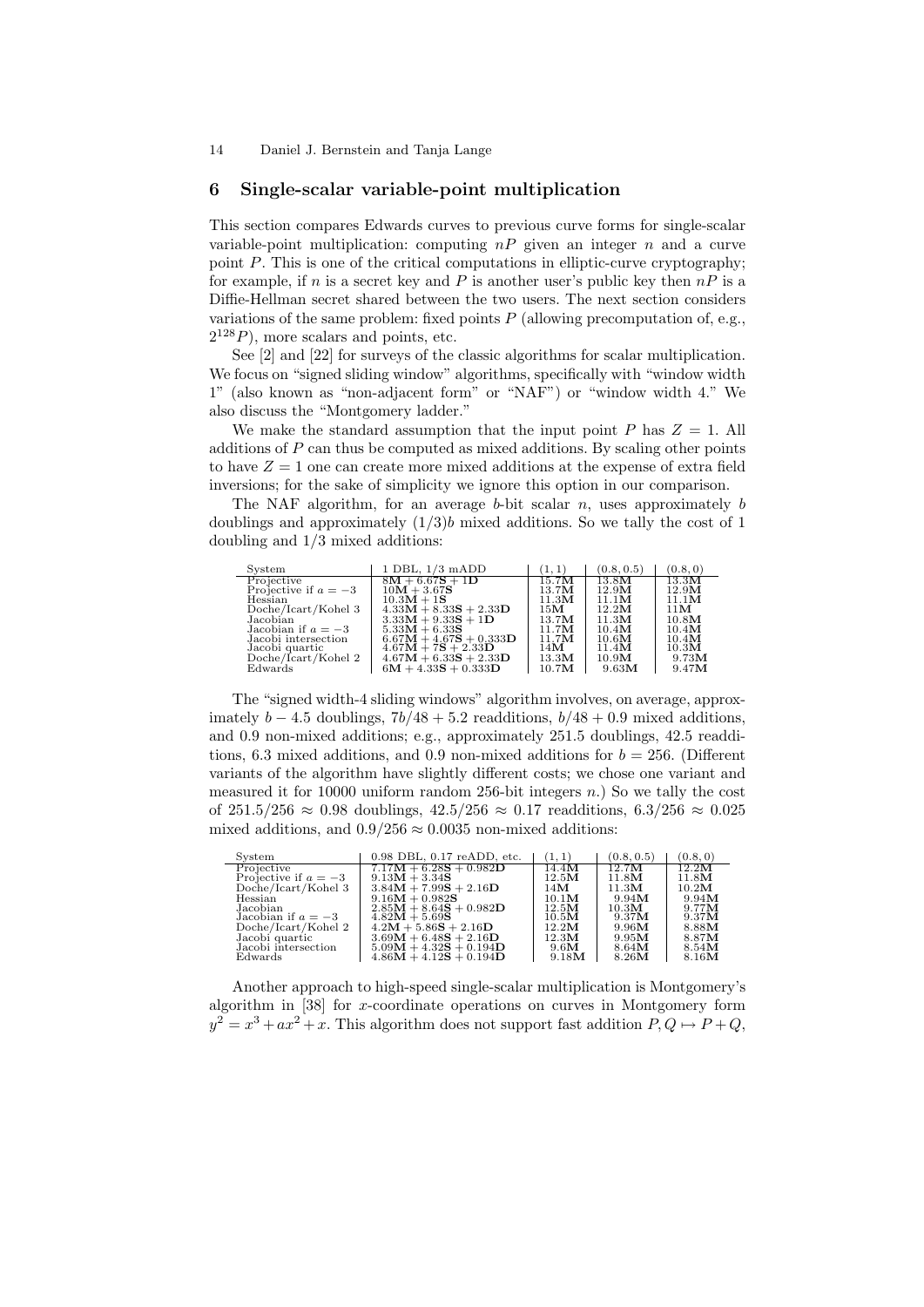does not support arbitrary addition chains, and does not fit into our previous tables; but it does support fast "differential addition"  $P-Q, P, Q \mapsto P+Q$ , and therefore fast computation of "differential addition-subtraction chains."

In particular, the "Montgomery ladder" uses  $5M + 4S + 1D$  per bit of n to compute  $P \mapsto nP$ . For comparison, the NAF algorithm for Edwards curves with our formulas takes  $6M + 4.33S + 0.333D$  per bit of n, clearly slower than  $5M + 4S + 1D$  per bit. But signed width-4 sliding windows take only  $4.86M +$  $4.12S + 0.194D$  per bit for  $b = 256$ , saving  $0.14M - 0.12S + 0.806D$  per bit. Note that Edwards form is less sensitive to a large  $D$  than Montgomery form. Larger b's favor larger window widths, reducing the number of additions per bit and making Edwards curves even more attractive.

## 7 Multiple scalars, fixed points, etc.

General multi-scalar multiplication means computing  $\sum n_i P_i$  given integers  $n_i$ and curve points  $P_i$ . Specific tasks are obtained by specifying the number of points, by specifying which points are known in advance, by specifying which integers are known in advance, etc. See generally [2] and [22].

We focus on four specific algorithms: the popular "joint sparse form" ("JSF") algorithm for computing  $n_1P_1+n_2P_2$ , given b-bit integers  $n_1, n_2$  and curve points  $P_1, P_2$ ; the accelerated ECDSA verification algorithm in [1, page 9]; batch verification of elliptic-curve signatures, using the "Small Exponents Test" from [4, §3.3] and the multi-scalar multiplication algorithm that de Rooij in [20, §4] credits to Bos and Coster; and computation of  $nP$  for a fixed point  $P$ , using a standard "comb" table containing 90 precomputed multiples of P, essentially  $2^{\{0,1,2,3,4,5\}b/6}(\{0,1\}P + \{0,1\}2^{b/24}P + \{0,1\}2^{2b/24}P + \{0,1\}2^{3b/24}P)$ , normalized to have  $Z = 1$ .

The JSF algorithm uses about b doublings, about  $(1/4)b$  mixed additions (for average  $n_1, n_2$ , and about  $(1/4)b$  readditions. So we tally the cost of 1 doubling, 1/4 mixed additions, and 1/4 readditions:

| System                 | $1$ DBL, $1/4$ mADD, $1/4$ reADD | (1, 1) | (0.8, 0.5) | (0.8, 0)         |
|------------------------|----------------------------------|--------|------------|------------------|
| Projective             | $10.2M + 7S + 1D$                | 18.2M  | 16.4M      | $15.8\mathrm{M}$ |
| Projective if $a = -3$ | $12.2M + 4S$                     | 16.2M  | 15.4M      | 15.4M            |
| Doche/Icart/Kohel 3    | $6.25M + 9.5S + 2.5D$            | 18.2M  | 15.1M      | 13.8M            |
| Hessian                | $12.5M + 1S$                     | 13.5M  | 13.3M      | 13.3M            |
| Jacobian               | $5.25M + 10S + 1D$               | 16.2M  | 13.8M      | 13.2M            |
| Jacobian if $a = -3$   | $7.25M + 7S$                     | 14.2M  | 12.8M      | 12.8M            |
| Doche/Icart/Kohel 2    | $7M + 7.25S + 2.5D$              | 16.8M  | 14.1M      | 12.8M            |
| Jacobi intersection    | $8.5M + 5S + 0.5D$               | 14M    | 12.8M      | 12.5M            |
| Jacobi quartic         | $6.25M + 7.5S + 2.5D$            | 16.2M  | 13.5M      | 12.2M            |
| Edwards                | $7.75M + 4.5S + 0.5D$            | 12.8M  | 11.6M      | 11.3M            |

The accelerated ECDSA verification algorithm uses about  $(1/3)b$  doublings, about  $(1/4)b$  mixed additions, and about  $(1/4)b$  readditions. So we tally the cost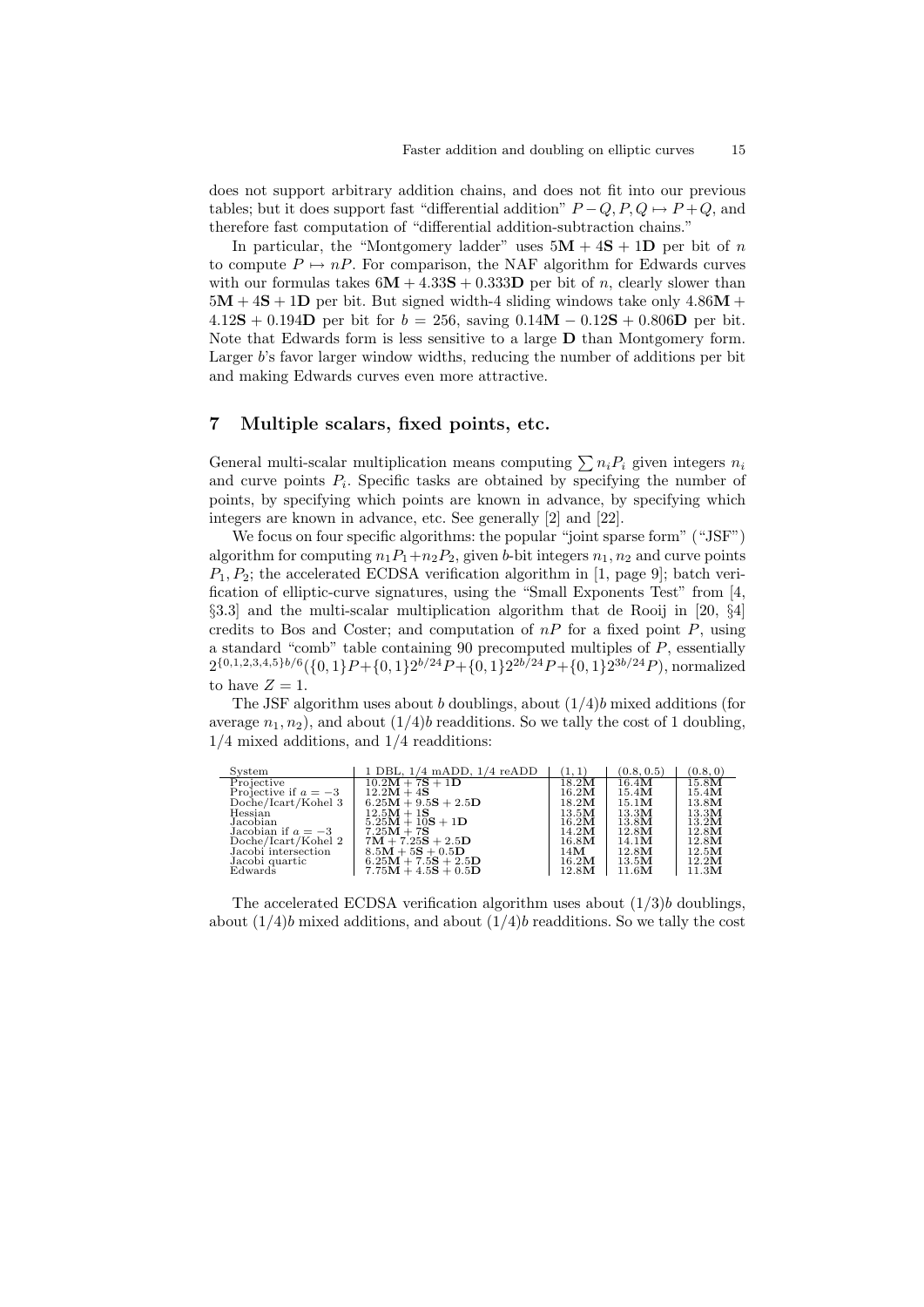of 1/3 doublings, 1/4 mixed additions, and 1/4 readditions:

| System                 | $1/3$ DBL, $1/4$ mADD, $1/4$ reADD | (1, 1) | (0.8, 0.5) | (0.8, 0) |
|------------------------|------------------------------------|--------|------------|----------|
| Projective             | $6.92M + 3S + 0.333D$              | 10.2M  | 9.48M      | 9.32M    |
| Projective if $a = -3$ | $7.58M + 2S$                       | 9.58M  | 9.18M      | 9.18M    |
| Doche/Icart/Kohel 2    | $5.67M + 3.92S + 1.17D$            | 10.7M  | 9.38M      | 8.8M     |
| Doche/Icart/Kohel 3    | $4.92M + 4.83S + 1.17D$            | 10.9M  | 9.37M      | 8.78M    |
| Jacobi intersection    | $6.5M + 2.33S + 0.5D$              | 9.33M  | 8.62M      | 8.37M    |
| Jacobian               | $4.58M + 4.67S + 0.333D$           | 9.58M  | 8.48M      | 8.32M    |
| Jacobian if $a = -3$   | $5.25M + 3.67S$                    | 8.92M  | 8.18M      | 8.18M    |
| Hessian                | $7.83M + 0.333S$                   | 8.17M  | 8.1M       | 8.1M     |
| Jacobi quartic         | $4.92M + 3.5S + 1.17D$             | 9.58M  | 8.3M       | 7.72M    |
| Edwards                | $5.75M + 1.83S + 0.5D$             | 8.08M  | 7.47M      | 7.22M    |

The batch-verification algorithm is not as well known as it should be, so we summarize it here for one variant of the ElGamal signature system. Fix a hash function  $H$  and a base point  $B$  on an elliptic curve over a 256-bit field. Define  $(R, s)$  as a signature of a message m under a public key K if R, K are curve points, s is a 256-bit integer, and  $sB = H(R, m)R + K$ . The batch-verification algorithm is given (e.g.) 100 alleged signatures  $(R_i, s_i)$  of 100 messages  $m_i$  under 100 keys  $K_i$ . The algorithm checks the equations  $s_iB$  $H(R_i, m_i)R_i + K_i$  by choosing random 128-bit integers  $v_i$  and checking that the combination  $(\sum_i v_i s_i)B - \sum_i v_i H(R_i m_i)R_i - \sum_i v_i K_i$  is zero. Computing this combination— a 201-scalar multiplication with 101 256-bit scalars and 100 128 bit scalars — takes about 0.8·256 mixed additions and about 24.4·256 readditions with the Bos-Coster algorithm. So we tally the cost of 0.8 mixed additions and 24.4 readditions:

| System              | $0.8$ mADD, $24.4$ reADD | (1, 1)          | (0.8, 0.5) | (0.8, 0) |
|---------------------|--------------------------|-----------------|------------|----------|
| Doche/Icart/Kohel 2 | $299M + 125S + 25.2D$    | $450\mathbf{M}$ | 412M       | 399M     |
| Doche/Icart/Kohel 3 | $250M + 150S + 25.2D$    | 424M            | 382M       | 369M     |
| Projective          | $300M + 50.4S$           | 350M            | 340M       | 340M     |
| Jacobian            | $250M + 101S$            | 350M            | 330M       | 330M     |
| Jacobi intersection | $277M + 50.4S + 25.2D$   | 353M            | 330M       | 318M     |
| Hessian             | 301M                     | 301M            | 301M       | 301M     |
| Jacobi quartic      | $226M + 75.6S + 25.2D$   | 327M            | 299M       | 286M     |
| Edwards             | $251M + 25.2S + 25.2D$   | 302M            | 284M       | 271M     |

The 90-point-comb algorithm computes a b-bit fixed-point single-scalar multiplication as a 24-scalar multiplication with about  $b/24$  doublings and about  $15b/64 = 5.625(b/24)$  mixed additions. So we tally the cost of  $1/24$  doublings and 15/64 mixed additions:

| System                 | $1/24$ DBL, $15/64$ mADD   | (1, 1) | (0.8, 0.5) | (0.8, 0) |
|------------------------|----------------------------|--------|------------|----------|
| Jacobi intersection    | $2.7M + 0.635S + 0.234D$   | 3.57M  | 3.33M      | 3.21M    |
| Projective             | $2.32M + 0.719S + 0.0417D$ | 3.08M  | 2.91M      | 2.89M    |
| Projective if $a = -3$ | $2.4M + 0.594S$            | 2.99M  | 2.88M      | 2.88M    |
| Doche/Icart/Kohel 2    | $1.96M + 1.15S + 0.318D$   | 3.42M  | 3.03M      | 2.88M    |
| Jacobi quartic         | $1.96M + 0.953S + 0.318D$  | 3.23M  | 2.88M      | 2.72M    |
| Doche/Icart/Kohel 3    | $1.72M + 1.23S + 0.318D$   | 3.27M  | 2.87M      | 2.71M    |
| Jacobian               | $1.68M + 1.27S + 0.0417D$  | 2.99M  | 2.72M      | 2.7M     |
| Jacobian if $a = -3$   | $1.77M + 1.15S$            | 2.91M  | 2.68M      | 2.68M    |
| Hessian                | $2.64M + 0.0417S$          | 2.68M  | 2.67M      | 2.67M    |
| Edwards                | $2.23M + 0.401S + 0.234D$  | 2.87M  | 2.67M      | 2.56M    |

Montgomery's x-coordinate algorithm in [38] can also be used for multiscalar multiplication, but does not seem to provide competitive performance as the number of scalars increases, despite recent differential-addition-chain improvements in [6] and [14].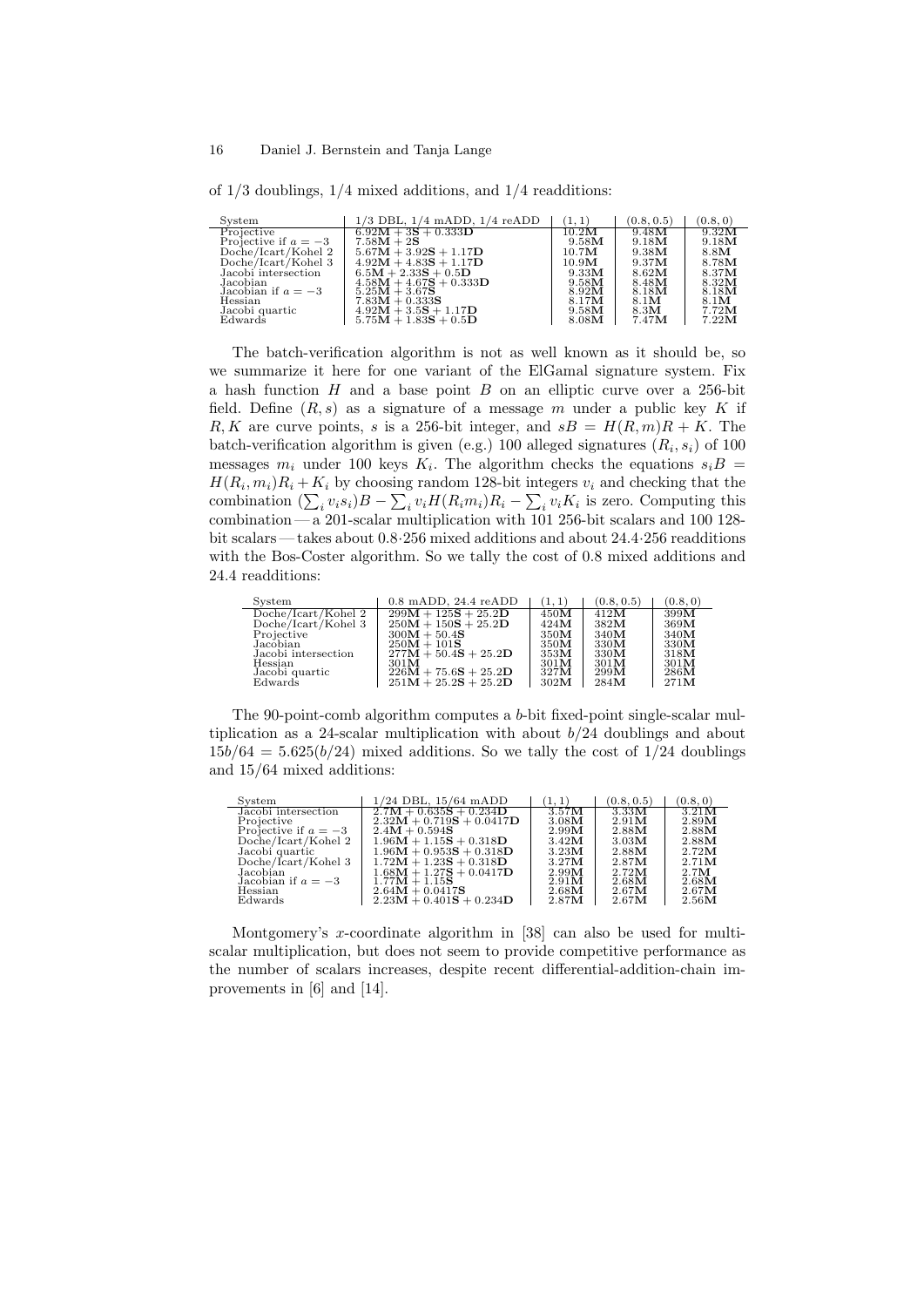#### 8 Countermeasures against side-channel attacks

The scalar-multiplication algorithms discussed in §6 and §7 are often unacceptable for cryptographic hardware and embedded systems. Many secret bits of the integers  $n_i$  are leaked, through the pattern of doublings and mixed additions and non-mixed additions, to side-channel attacks such as simple power analysis. See generally [27], [33], and [36].

One response is to use a fixed pattern of doublings, mixed additions, etc., independent of the integers  $n_i$ . Another response is to hide the pattern of doublings, mixed additions, etc. Some of these responses still leak the Hamming weight in the single-scalar case, and the total number of operations in the general case, but this information can be shielded at low cost in other ways. Of course, at a lower level, field operations must be individually shielded. In particular, an operation counted as M must be carried out by a multiplication unit whose time, power consumption, etc. do not depend on the inputs. Even if the inputs happen to be the same, and even if a faster squaring unit is available, the multiplication must not be carried out by the squaring unit. An operation counted as S can be carried out by a faster squaring unit whose time, power consumption, etc. do not depend on the input.

We focus on four specific side-channel countermeasures: non-sliding windows with digits  $\{1, 2, 3, 4, 5, 6, 7, 8\}$ ; signed width-4 sliding windows with unified addition-or-doubling formulas; width-4 sliding windows with atomic blocks; and the Montgomery ladder. For concreteness we consider two examples of primitives: first single-scalar multiplication and then triple-scalar multiplication. Extra scalars produce extra additions, reducing the importance of doublings, as in §7; in particular, extra scalars make unified formulas more attractive.

We also discuss differential attacks at the end of the section.

**Single-scalar multiplication.** Non-sliding windows with digits  $\{1, 2, 3, \ldots, 8\}$ use, on average, approximately  $b-1.9$  doublings and  $b/3+6$  readditions for singlescalar multiplication: e.g., 254.1 doublings and 91.4 readditions for  $b = 256$ . So we tally the cost of  $254.1/256 \approx 0.99$  doublings and  $91.4/256 \approx 0.36$  readditions:

| System                 | $0.99$ DBL, $0.36$ reADD | (1, 1)           | (0.8, 0.5) | (0.8, 0)        |
|------------------------|--------------------------|------------------|------------|-----------------|
| Projective             | $9.27M + 6.66S + 0.99D$  | $16.9\mathbf{M}$ | 15.1M      | 14.6M           |
| Projective if $a = -3$ | $11.2M + 3.69S$          | 14.9M            | 14.2M      | 14.2M           |
| Doche/Icart/Kohel 3    | $5.58M + 9.09S + 2.34D$  | 17M              | 14M        | 12.9M           |
| Jacobian               | $4.59M + 9.36S + 0.99D$  | 14.9M            | 12.6M      | 12.1M           |
| Hessian                | $11.2M + 0.99S$          | 12.2M            | 12M        | 12M             |
| Doche/Icart/Kohel 2    | $6.3M + 6.75S + 2.34D$   | 15.4M            | 12.9M      | 11.7M           |
| Jacobian if $a = -3$   | $6.57M + 6.39S$          | 13M              | 11.7M      | 11.7M           |
| Jacobi quartic         | $5.22M + 7.02S + 2.34D$  | 14.6M            | 12M        | 10.8M           |
| Jacobi intersection    | $6.93M + 4.68S + 0.36D$  | 12M              | 10.9M      | 10.7M           |
| Edwards                | $6.57M + 4.32S + 0.36D$  | 11.2M            | 10.2M      | 10 <sub>M</sub> |

Signed width-4 sliding windows with unified addition-or-doubling formulas use, on average,  $7b/6+2.5$  unified operations for single-scalar multiplication: e.g., 301.2 unified operations for  $b = 256$ . So we tally the cost of  $301.2/256 \approx 1.18$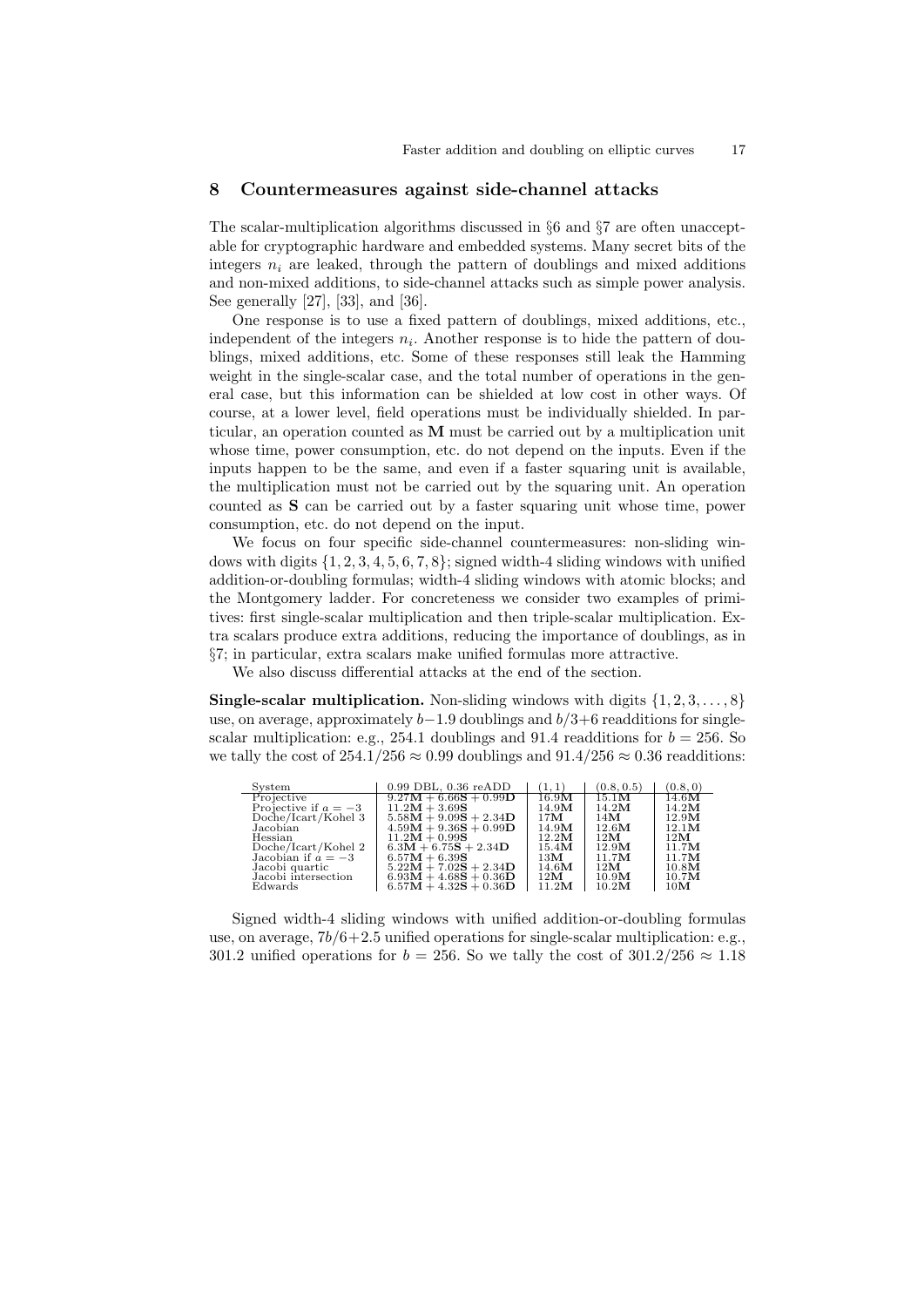unified operations:

 $\overline{a}$ 

| System                 | 1.18 UNI                |       | (0.8, 0.5) | (0.8, 0) |
|------------------------|-------------------------|-------|------------|----------|
| Projective             | $13M + 7.08S + 1.18D$   | 21.2M | 19.2M      | 18.6M    |
| Projective if $a = -1$ | $15.3M + 3.54S$         | 18.9M | 18.2M      | 18.2M    |
| Jacobi intersection    | $15.3M + 2.36S + 1.18D$ | 18.9M | 17.8M      | 17.2M    |
| Jacobi quartic         | $11.8M + 3.54S + 1.18D$ | 16.5M | 15.2M      | 14.6M    |
| Hessian                | 14.2M                   | 14.2M | 14.2M      | 14.2M    |
| Edwards                | $11.8M + 1.18S + 1.18D$ | 14.2M | 13.3M      | 12.7M    |

Next we consider signed width-4 sliding windows with atomic blocks. In [15], Chevallier-Mames, Ciet, and Joye presented Jacobian-coordinate formulas using 10 atomic blocks for doubling and 16 atomic blocks for addition. Each block costs 1M and consists of one field multiplication, one field addition, one field negation, and another field addition; many of the additions and negations are dummy operations. Barbosa and Page in [3] presented automatic tools that turn arbitrary explicit formulas using  $mM + sS$  into formulas using  $m + s$  atomic blocks, each consisting of one field multiplication and some number of field additions and negations, thus costing 1M. So we tally the cost of 0.98 doublings, 0.17 readditions, 0.025 mixed additions, and 0.0035 non-mixed additions, as in §6, except that we insist on  $S = M$ :

| System                 | 0.98 DBL, 0.17 reADD, etc., $S = M$ | (1, 1)          | (1,0)            |
|------------------------|-------------------------------------|-----------------|------------------|
| Projective             | $13.5M + 0.982D$                    | 14.4M           | $13.5\mathbf{M}$ |
| Projective if $a = -3$ | 12.5M                               | 12.5M           | 12.5M            |
| Doche/Icart/Kohel 3    | $11.8M + 2.16D$                     | 14 <sub>M</sub> | 11.8M            |
| Jacobian               | $11.5M + 0.982D$                    | 12.5M           | 11.5M            |
| Jacobian if $a = -3$   | 10.5M                               | 10.5M           | 10.5M            |
| Jacobi quartic         | $10.2M + 2.16D$                     | 12.3M           | 10.2M            |
| Hessian                | 10.1M                               | 10.1M           | 10.1M            |
| Doche/Icart/Kohel 2    | $10.1M + 2.16D$                     | 12.2M           | 10.1M            |
| Jacobi intersection    | $9.41M + 0.194D$                    | 9.6M            | 9.41M            |
| Edwards                | $8.99M + 0.194D$                    | 9.18M           | 8.99M            |

The Montgomery ladder for single-scalar multiplication naturally uses a fixed double-add pattern costing only  $5M+4S+1D$  per bit. This combination of sidechannel resistance and high speed has already attracted interest; see, e.g., [13, §4], [29], and [7].

We comment that, in some situations, the dummy operations in atomic blocks can be detected by fault attacks. Non-sliding windows (with nonzero digits), unified formulas, and the Montgomery ladder have the virtue of avoiding dummy operations.

**Triple-scalar multiplication.** Non-sliding windows with digits  $\{1, 2, 3, \ldots, 8\}$ use approximately 0.99 doublings and 1.08 readditions per bit for triple-scalar multiplication:

| System                 | $0.99$ DBL, $1.08$ reADD | (1, 1) | (0.8, 0.5) | (0.8, 0) |
|------------------------|--------------------------|--------|------------|----------|
| Projective             | $17.9M + 8.1S + 0.99D$   | 27M    | 24.9M      | 24.4M    |
| Projective if $a = -3$ | $19.9M + 5.13S$          | 25M    | 24M        | 24M      |
| Doche/Icart/Kohel 3    | $12.8M + 13.4S + 3.06D$  | 29.2M  | 25M        | 23.5M    |
| Doche/Icart/Kohel 2    | $14.9M + 10.3S + 3.06D$  | 28.4M  | 24.8M      | 23.2M    |
| Jacobian               | $11.8M + 12.2S + 0.99D$  | 25M    | 22.1M      | 21.6M    |
| Jacobian if $a = -3$   | $13.8M + 9.27S$          | 23M    | 21.2M      | 21.2M    |
| Hessian                | $19.9M + 0.99S$          | 20.9M  | 20.7M      | 20.7M    |
| Jacobi intersection    | $14.9M + 6.12S + 1.08D$  | 22.1M  | 20.3M      | 19.7M    |
| Jacobi quartic         | $11.7M + 9.18S + 3.06D$  | 23.9M  | 20.6M      | 19M      |
| Edwards                | $13.8M + 5.04S + 1.08D$  | 19.9M  | 18.3M      | 17.8M    |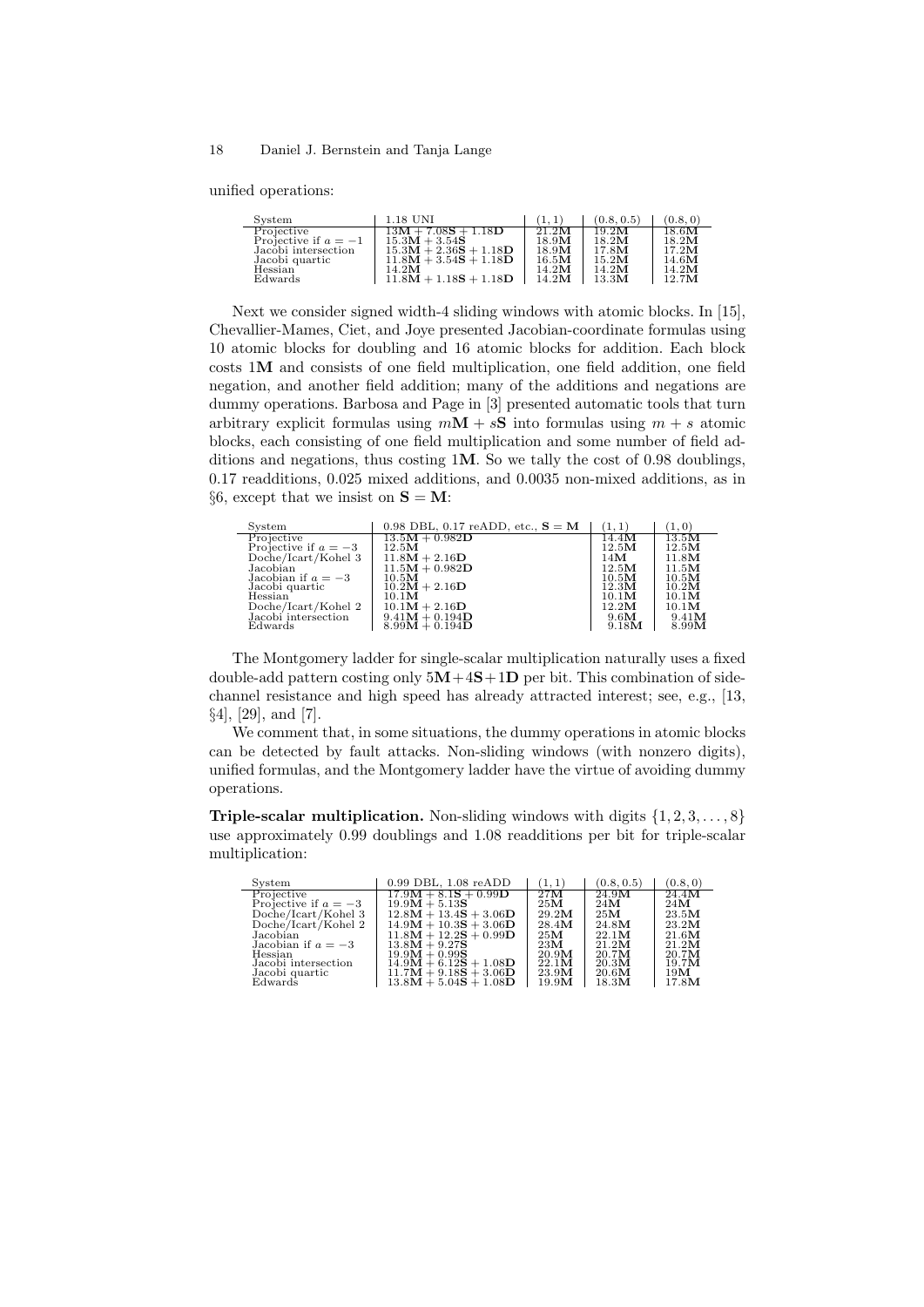Signed width-4 sliding windows with unified addition-or-doubling formulas use approximately 1.54 unified operations per bit:

| System                 | 1.54 UNI                | (1.1) | (0.8, 0.5) | (0.8, 0) |
|------------------------|-------------------------|-------|------------|----------|
| Projective             | $16.9M + 9.24S + 1.54D$ | 27.7M | 25.1M      | 24.3M    |
| Projective if $a = -1$ | $20M + 4.62S$           | 24.6M | 23.7M      | 23.7M    |
| Jacobi intersection    | $20M + 3.08S + 1.54D$   | 24.6M | 23.3M      | 22.5M    |
| Jacobi quartic         | $15.4M + 4.62S + 1.54D$ | 21.6M | 19.9M      | 19.1M    |
| Hessian                | 18.5M                   | 18.5M | 18.5M      | 18.5M    |
| Edwards                | $15.4M + 1.54S + 1.54D$ | 18.5M | 17.4M      | 16.6M    |

Signed width-4 sliding windows with atomic blocks use approximately 0.98 doublings and 0.56 readditions per bit:

| System                 | 0.98 DBL, 0.56 reADD, $S = M$ |       | (1, 0) |
|------------------------|-------------------------------|-------|--------|
| Projective             | $18.6M + 0.98D$               | 19.6M | 18.6M  |
| Doche/Icart/Kohel 3    | $17.8M + 2.52D$               | 20.3M | 17.8M  |
| Projective if $a = -3$ | 17.6M                         | 17.6M | 17.6M  |
| Jacobian               | $16.7M + 0.98D$               | 17.6M | 16.7M  |
| Doche/Icart/Kohel 2    | $16.4M + 2.52D$               | 18.9M | 16.4M  |
| Jacobian if $a = -3$   | 15.7M                         | 15.7M | 15.7M  |
| Jacobi quartic         | $14.6M + 2.52D$               | 17.1M | 14.6M  |
| Hessian                | 14.6M                         | 14.6M | 14.6M  |
| Jacobi intersection    | $14.1M + 0.56D$               | 14.7M | 14.1M  |
| Edwards                | $13M + 0.56D$                 | 13.6M | 13M    |

The Montgomery ladder can be generalized to a multi-scalar multiplication method using a fixed pattern of doublings and additions, as discussed in [6] and [14], but the performance of the generalization degrades rapidly as the number of scalars increases, as mentioned in §7.

Countermeasures against differential and correlation side-channel attacks. Curves in Edwards form are compatible with countermeasures against differential and correlation side-channel attacks:

- Randomized representations of scalars as addition-subtraction chains; see, e.g., [42] and [34, §4]. Our point representation supports arbitrary additions and subtractions.
- Randomized scalars; see, e.g., [19, §5.1].
- Randomized coordinates; see, e.g., [19, §5.3]. Our point representation is redundant and can be scaled freely:  $(X_1 : Y_1 : Z_1) = (\lambda X_1 : \lambda Y_1 : \lambda Z_1)$  for any  $\lambda \neq 0$ .
- Randomized points, for example computing  $nP$  as  $n(P + Q) nQ$ ; see, e.g., [19, §5.2]. Our point representation supports arbitrary additions and subtractions.
- Randomized curves; see, e.g., [33, §29.2]. Using the generalized addition law involving  $c$  and  $d$  one can easily transfer the computation to an isomorphic curve with  $\bar{c}$  and  $\bar{d}$  satisfying  $dc^4 = \bar{d}\bar{c}^4$ . As another example, one can perform computations on a 3-isogenous curve.

We suggest using a combination of these countermeasures. In particular, point randomization or scalar randomization appears to be vital to counteract Goubintype attacks.

Curves in Edwards form are also compatible with countermeasures to other types of attacks discussed in [36].